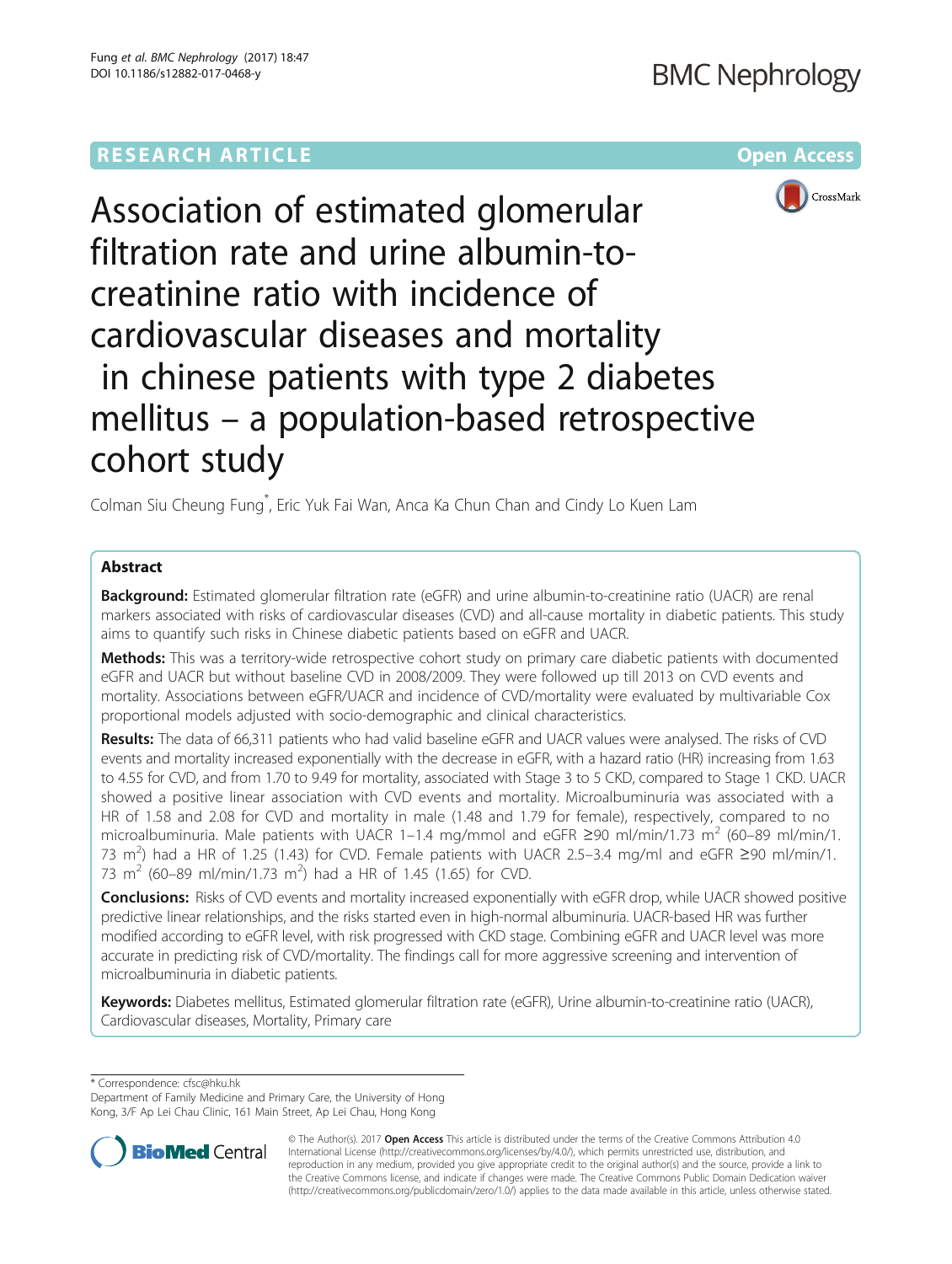## Background

Chronic kidney disease is one of the major complications in patients with Type 2 Diabetes Mellitus (T2DM). Renal impairment in diabetic patients can be manifested as a decrease in the estimated glomerular filtration rate (eGFR), the progression from microalbuminuria to macroalbuminuria to proteinuria, or both. Despite diabetic nephropathy is typically characterized by albuminuria (as commonly assessed by urine albumin-to-creatinine ratio, UACR), previous studies showed that albuminuria may be absent in some diabetic patients with an abnormal eGFR. Both low eGFR level and albuminuria had been shown to be independent poor prognostic factors for patients with diabetes [\[1](#page-13-0)–[9\]](#page-13-0). UACR and eGFR were two commonly used indicators to assess renal function, and were found to be associated with cardiovascular and all-cause mortality [[10](#page-13-0)]. There were studies trying to explore the relationship between eGFR and albuminuria on the prognosis of patients with diabetes mellitus (DM). A strong synergistic interaction between eGFR and albuminuria was found, in addition to the independent association of these parameters with mortality and progression to end-stage renal disease [[11](#page-13-0)]. Studies in non-Chinese population had shown that eGFR and albuminuria were predictors of cardiovascular diseases (CVD) and mortality [[1, 12](#page-13-0)–[14\]](#page-13-0). However, there was limited information on whether eGFR and UACR have similar predictive values, if any, on CVD and mortality in Chinese patients with Type 2 DM, and the relationship between UACR and eGFR on clinical outcomes.

This study aims to explore the association between eGFR with both the risks of CVD events and all-cause mortality, and the risk modification by co-existing albuminuria. The association of albuminuria and CVD events and all-cause mortality would be quantified. The association between different levels of eGFR and albuminuria with risks of CVD events and all-cause mortality in patients with T2DM would also be identified.

Study objectives are to: [[1\]](#page-13-0) explore the relationship between eGFR and risks of CVD and all-cause mortality. [[2\]](#page-13-0) quantify the association between albuminuria and risks of CVD and all-cause mortality. [\[3](#page-13-0)] reveal the association between eGFR and albuminuria through identifying different hazard ratios (HR) on CVD events and all-cause mortality of patients with T2DM based on different levels of eGFR and albuminuria.

## Methods

## Study design

This is a territory-wide retrospective cohort study with Chinese subjects aged between 18 and 79. All subjects were clinically diagnosed with T2DM, with no prior CVD event and had DM management in one of the 74 General Out-Patient Clinics of the Hong Kong Hospital Authority (HA) across the whole territory. HA is the centralized organization that governs all public-sector hospitals and primary care clinics in Hong Kong and manages over half of all diabetic patients under primary care. Clinical data from 1 August 2008 to 31 December 2009 were collected from a territory-wide study for the evaluation of local diabetic programmes [[15\]](#page-13-0). Through the administrative database of HA, clinical diagnosis of T2DM was identified by the International Classification of Primary Care-2 (ICPC-2) code of 'T90'. Each patient was observed from their earliest record of eGFR/UACR, as the baseline date, to the following events whichever came first: the date of incidence of outcome event or allcause mortality, or the last follow-up as censoring until 31 December 2013.

## **Definitions**

The Kidney Disease: Improving Global Outcomes (KDIGO) organization developed clinical practice guidelines in 2012 [[16](#page-13-0), [17\]](#page-13-0) in which GFR Category 1 (or CKD Stage 1) was defined as eGFR ≥90 ml/min/1.73 m<sup>2</sup>, GFR Category 2 (or CKD Stage 2) as eGFR 60-89 ml/min/1.73 m<sup>2</sup>, Category G3 (including G3a and G3b, or CKD Stage 3) as eGFR 30– 59 ml/min/1.73 m<sup>2</sup>, Category G4 (or CKD Stage 4) as eGFR  $<$ 30 ml/min/1.73 m<sup>2</sup>, and GFR G5 (or CKD stage 5) as eGFR <15 ml/min/1.73 m<sup>2</sup>. The KDIGO also had a definition on albuminuria with A1 (normal to mildly increased) as ACR < 30 mg/g (or < 3 mg/mmol), A2 (moderately increased) as ACR 30–300 mg/g (or 3–30 mg/mmol), and A3 (severely increased) as > 300 mg/g (or > 30 mg/mmol). We adopted the definition of microalbuminuria and diabetic nephropathy in the local Hong Kong Reference Framework for Diabetes Care for Adults in Primary Care Settings, in which microalbuminuria was defined as  $UACR > 2.5$  mg/mmol in men and  $> 3.5$  mg/mmol in women, and UACR > 25 mg/mmol as diabetic nephropathy (or macroalbuminuria) [[18](#page-13-0)].

#### Cardiovascular diseases and mortality identification

Outcomes of interest included three events: 1) CVD event with one of the following subtype diagnoses: coronary heart disease (CHD), stroke, or heart failure, 2) all-cause mortality and 3) composite of CVD and all-cause mortality. Diagnosis of comorbidities was identified with the diagnosis coding system of ICPC-2 and International Classification of Diseases, Ninth Edition, Clinical Modification (ICD-9-CM). CHD including ischaemic heart disease, myocardial infarction, coronary death and sudden death was taken as ICPC-2 of K74 to K76 or ICD-9-CM of 410.x, 411.x to 414.x, 798.x. Heart failure was taken as ICPC-2 of K77 or ICD-9-CM of 428.x. Stroke including fatal and non-fatal was taken as ICPC-2 of K89 to K91 or ICD-9-CM of 430.x to 438.x.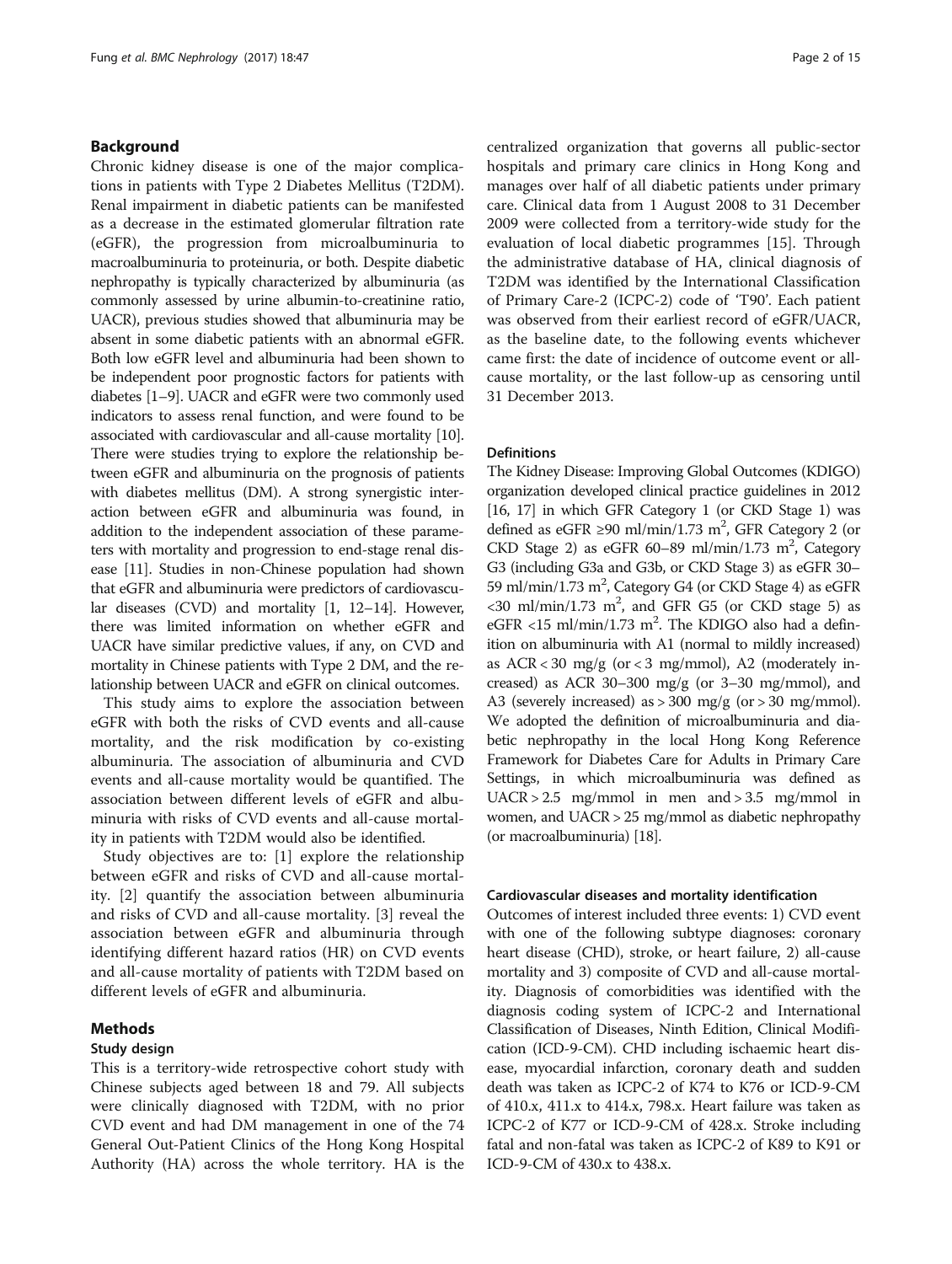### Baseline eGFR, UACR and other measurements

Clinical baseline eGFR and UACR readings in the patient records were extracted for analysis. The eGFR was calculated based on the creatinine level from blood test according to the abbreviated Modification of Diet in Renal Disease Study formula recalibrated for Chinese (eGFR in ml/min/1.73 m<sup>2</sup> = 186 × [(serum creatinine in  $\mu$ mol/L) × 0.011]  $^{-1.154}$  × (age)<sup>-0.203</sup> × (0.742 if female) × 1.233, where 1.233 is the adjusted coefficient for Chinese [[19\]](#page-13-0). Urine ACR was estimated based on spot urine sample for albumin to creatinine ratio. Baseline covariates included socio-demographics, clinical parameters, disease characteristics and treatment modalities of patients. Socio-demographics consisted of gender, age, smoking status and drinking habit. Clinical parameters were Haemoglobin A1c (HbA1c), body mass index (BMI), waist-to-hip ratio (WHR), systolic blood pressure (SBP), diastolic blood pressure (DBP), lipid profile (Low-density lipoprotein-cholesterol (LDL-C) and total cholesterol to high-density lipoprotein cholesterol ratio (TC/HDL-C ratio)) and triglyceride (TG). Disease characteristics composed of self-reported family history of DM, diagnosed hypertension and duration of DM. Hypertension was defined as clinical diagnosis with ICPC-2 code of "K86" or "K87". Treatment modalities composed of usage of anti-hypertensive drug(s), oral anti-diabetic drug(s), insulin and lipid-lowering agent(s). All laboratory assays were performed in accredited laboratories by the College of American Pathologists of the Hong Kong Accreditation Service or the National Association of Testing Authorities in Australia.

## Data analysis

Missing data was handled by multiple imputation [\[20](#page-13-0)]. Each missing value was imputed five times by the chained equation method, equivalent to attain a relative efficiency of 95% [\[21](#page-13-0), [22](#page-13-0)]. For each of the five imputed datasets, the same analysis was performed and the five sets of results were combined using Rubin's rules [\[21](#page-13-0)].

All subjects were categorized in the following three ways: 1) as one of the five groups according to baseline eGFR value  $(290 \text{ ml/min}/1.73 \text{ m}^2, 60-89 \text{ ml/min}/1.73)$ 1.73 m<sup>2</sup>, 30–59 ml/min/1.73 m<sup>2</sup>, 15–29 ml/min/ 1.73 m<sup>2</sup> and <15 ml/min/1.73 m<sup>2</sup>); 2) as one of the eleven groups according to baseline UACR value (<0.5 mg/mmol, 0.5–0.9 mg/mmol, 1–1.4 mg/mmol, 1.5–1.9 mg/mmol, 2–2.4 mg/mmol, 2.5–3.4 mg/mmol, 3.5–4.9 mg/mmol, 5–9.9 mg/mmol, 10–24.9 mg/mmol, 25–34.9 mg/mmol and ≥35 mg/mmol); 3) as one of the 21 combinations of eGFR  $(\geq 90 \text{ ml/min}/1.73 \text{ m}^2, 60-$ 89 ml/min/1.73 m<sup>2</sup> and <60 ml/min/1.73 m<sup>2</sup>) and UACR (<1 mg/mmol, 1–1.4 mg/mmol, 1.5–2.4 mg/mmol, 2.5– 3.4 mg/mmol, 3.5–24.9 mg/mmol, 25–34.9 mg/mmol and ≥35 mg/mmol). All UACR groups were further stratified according to gender. Descriptive statistics were shown after multiple imputation for each subgroup of eGFR and UACR.

Differences in baseline characteristics between groups were assessed using ANOVA for continuous variables or chi-square test for categorical variables. Incidence rate was estimated by an exact 95% confidence interval (CI) based on a Poisson distribution [\[23\]](#page-14-0). Differences in incidences of CVD, all-cause mortality and composite of CVD and all-cause mortality between groups were tested by log-rank tests. The eGFR and UACR groups associated with incidences of CVD, all-cause mortality and composite of CVD and all-cause mortality were examined using multivariable Cox proportional hazards regressions, with adjustment of all baseline covariates. The interaction term between eGFR and UACR as the continuous variables was also tested. Proportional hazards assumption was checked by examining plots of the scaled Schoenfeld residuals against time for the covariates and the presence of multi-collinearity was assessed through variance inflation factor.

All significance tests were two-tailed and those with a p-value less than 0.05 were considered statistically significant. Statistical analysis was performed using STATA Version 13.0.

## Results

A total of 160,609 Chinese subjects with T2DM, eGFR or UACR measurements, aged ≥18, received their DM care in primary care clinics of HA from 1 August 2008 to 31 December 2010. With the exclusion of 13,457 patients with prior CVD event and 199 patients without follow-up after baseline, the remaining 146,953, 67,334 and 66,311 patients with valid record of eGFR, UACR and both, respectively, were included for analysis. Data completion rates for baseline factors were over 80%.

Table [1](#page-3-0) displays the baseline characteristics for each eGFR group after multiple imputation. Relative to the lower eGFR groups, higher eGFR groups had 1) lower HbA1c, BMI, DBP and LDL-C; 2) a relatively longer duration of DM; and 3) a larger proportion of usage of insulin.

Tables [2](#page-5-0), [3](#page-6-0) and [4](#page-8-0) and Fig. [1](#page-10-0) show the number, unadjusted incidence rates, and adjusted HR of the three outcome events for each eGFR and UACR group. During a median follow-up period of 14.5–51.5 months, incidence rates of composite of CVD and all-cause mortality were between 22.1 and 401.3 per 1,000 personyears among all eGFR groups. Similarly, incidence rate of composite of CVD and all-cause mortality were between 12.4 and 65.5 per 1,000 person-years among all UACR groups during a median follow-up period of 41.5–47.5 months for female; and between 16.1 and 79.5 per 1,000 person-years during a median follow-up period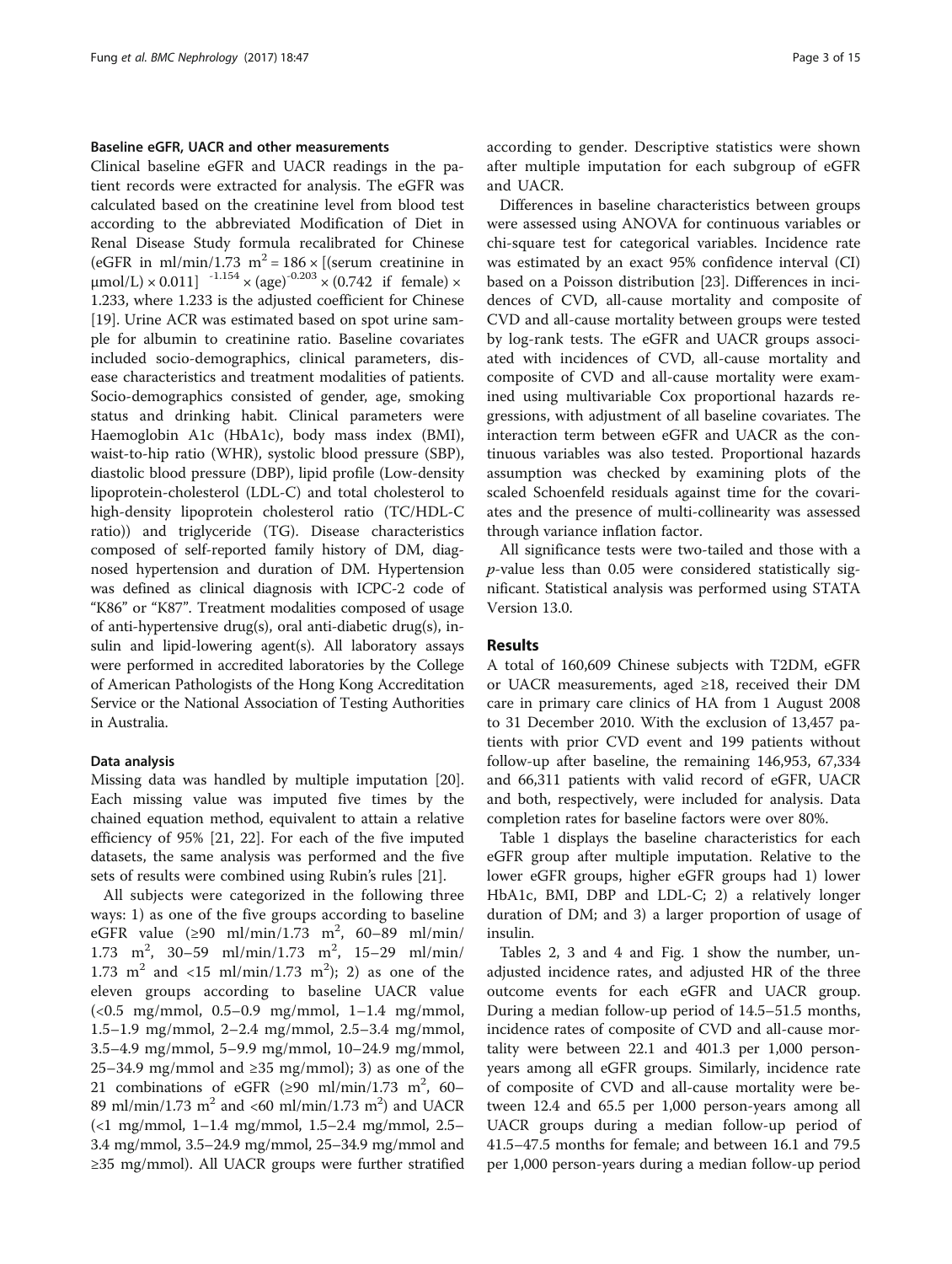<span id="page-3-0"></span>

| Table 1 Socio-demographic and clinical characteristics at baseline among estimated glomerular filtration rate groups |                       |                                                                       |                                                                     |                                                                                    |                                                                              |                                                                   |         |
|----------------------------------------------------------------------------------------------------------------------|-----------------------|-----------------------------------------------------------------------|---------------------------------------------------------------------|------------------------------------------------------------------------------------|------------------------------------------------------------------------------|-------------------------------------------------------------------|---------|
|                                                                                                                      | Total $(N = 146,953)$ | $(290 \text{ m/min}/1.73 \text{ m}^2)$<br>(N = 100,785)<br>eGFR Group | eGFR Group 2<br>(60-89 ml/min/1.73 m <sup>2</sup> )<br>(N = 38,537) | $(30 - 59 \text{ m} / \text{min}/1.73 \text{ m}^2)$<br>eGFR Group<br>$(N = 7,067)$ | $(15-29 \text{ m}$ /min/1.73 m <sup>2</sup> )<br>eGFR Group 4<br>$(N = 431)$ | $(<15$ m/min/1.73 m <sup>2</sup> )<br>eGFR Group 5<br>$(N = 133)$ | P-value |
| Socio-demographics                                                                                                   |                       |                                                                       |                                                                     |                                                                                    |                                                                              |                                                                   |         |
| Gender, (%, n)                                                                                                       |                       |                                                                       |                                                                     |                                                                                    |                                                                              |                                                                   | 0000    |
| Female                                                                                                               | 54.8% (80,506)        | 53.3% (53,694)                                                        | 56.4% (21,720)                                                      | 66.6% (4,705)                                                                      | 70.1% (302)                                                                  | 63.9% (85)                                                        |         |
| Male                                                                                                                 | 45.2% (66,447)        | 46.7% (47,091)                                                        | 43.6% (16,817)                                                      | 33.4% (2,362)                                                                      | 29.9% (129)                                                                  | 36.1% (48)                                                        |         |
| Age, years (mean ± SD)                                                                                               | $63.91 \pm 11.68$     | $60.49 \pm 10.78$                                                     | $70.37 \pm 9.85$                                                    | $76.21 \pm 9.02$                                                                   | $79.28 \pm 8.88$                                                             | 76.89 ± 11.25                                                     | 10000   |
| Smoking status, (%, n)                                                                                               |                       |                                                                       |                                                                     |                                                                                    |                                                                              |                                                                   | 0.001   |
| Non-smoker                                                                                                           | 74.5% (109,484)       | 74.0% (74,541)                                                        | 75.3% (29,013)                                                      | 77.8% (5,495)                                                                      | 76.9% (331)                                                                  | 77.3% (103)                                                       |         |
| Ex-smoker                                                                                                            | 15.0% (21,983)        | 14.2% (14,264)                                                        | 16.8% (6,493)                                                       | 16.1% (1,135)                                                                      | 16.8% (72)                                                                   | 14.1% (19)                                                        |         |
| Current smoker                                                                                                       | 10.5% (15,486)        | 9% (11,980)<br>Ξ                                                      | 7.9% (3,031)                                                        | 6.2% (436)                                                                         | 6.4% (27)                                                                    | 8.6% (11)                                                         |         |
| Drinking habit, (%, n)                                                                                               |                       |                                                                       |                                                                     |                                                                                    |                                                                              |                                                                   | 10000   |
| Non-drinker                                                                                                          | 96.9% (142,369)       | 96.6% (97,320)                                                        | 97.4% (37,554)                                                      | 98.2% (6,943)                                                                      | 98.8% (426)                                                                  | 95.0% (126)                                                       |         |
| Current drinker                                                                                                      | 3.1% (4,584)          | 3.4% (3,465)                                                          | 2.6% (983)                                                          | 1.8% (124)                                                                         | 1.2% (5)                                                                     | 5.0% (7)                                                          |         |
| Clinical parameters                                                                                                  |                       |                                                                       |                                                                     |                                                                                    |                                                                              |                                                                   |         |
| HbA1c, % (mean ± SD)                                                                                                 | $7.31 \pm 1.42$       | $7.40 \pm 1.49$                                                       | $7.14 \pm 1.25$                                                     | $6.96 \pm 1.23$                                                                    | $6.63 \pm 1.23$                                                              | $6.58 \pm 1.55$                                                   | 10000   |
| BMI, kg/m <sup>2</sup> (mean ± SD)                                                                                   | $25.51 \pm 4.06$      | $25.57 \pm 4.27$                                                      | $25.43 \pm 3.82$                                                    | $25.07 \pm 4.39$                                                                   | $24.86 \pm 4.88$                                                             | $24.66 \pm 4.25$                                                  | 0000    |
| Waist hip ratio (mean ± SD)                                                                                          | $0.93 \pm 0.20$       | $0.93 \pm 0.20$                                                       | $0.94 \pm 0.23$                                                     | $0.95 \pm 0.19$                                                                    | $0.96 \pm 0.46$                                                              | $0.94 \pm 0.09$                                                   | 0.001   |
| SBP, mmHg (mean ± SD)                                                                                                | 136.69 ± 18.05        | $135.78 \pm 17.70$                                                    | $138.58 \pm 18.3$                                                   | $139.28 \pm 20.12$                                                                 | $137.99 \pm 21.88$                                                           | $137.69 \pm 22.07$                                                | 0.0001  |
| DBP, mmHg (mean ± SD)                                                                                                | $75.57 \pm 10.58$     | $76.62 \pm 10.34$                                                     | $73.83 \pm 10.63$                                                   | $70.67 \pm 10.82$                                                                  | $67.90 \pm 11.48$                                                            | $67.19 \pm 12.59$                                                 | 0.0001  |
| LDL-C, mmol/L (mean ± SD)                                                                                            | $3.14 \pm 0.88$       | $4 \pm 0.86$<br>$\overline{3}$ .                                      | $3.14 \pm 0.91$                                                     | $3.08 \pm 1.01$                                                                    | $2.97 \pm 0.95$                                                              | $2.98 \pm 1.19$                                                   | 0.0001  |
| TC/HDL-C ratio (mean ± SD)                                                                                           | $4.40 \pm 1.33$       | $4.36 \pm 1.34$                                                       | $4.46 \pm 1.41$                                                     | $4.54 \pm 1.47$                                                                    | $4.54 \pm 2.79$                                                              | $4.46 \pm 2.92$                                                   | 0.0001  |
| Triglyceride, mmol/L (mean ± SD)                                                                                     | $1.69 \pm 1.17$       | $1.67 \pm 1.21$                                                       | $1.74 \pm 1.12$                                                     | $1.80 \pm 1.13$                                                                    | $1.72 \pm 1.23$                                                              | $1.61 \pm 1.51$                                                   | 0.0001  |
| EGFR, ml/min/1.73 m <sup>2</sup> (mean ± SD)                                                                         | $101.60 \pm 44.27$    | $114.74 \pm 47.10$                                                    | $77.79 \pm 8.04$                                                    | $50.34 \pm 7.34$                                                                   | $24.30 \pm 4.05$                                                             | $10.59 \pm 3.13$                                                  | 0.0001  |
| UACR, mg/mmol (mean ± SD)                                                                                            | $7.92 \pm 40.51$      | $5.32 \pm 27.58$                                                      | $11.03 \pm 49.02$                                                   | $25.51 \pm 76.2$                                                                   | $42.97 \pm 111.42$                                                           | 25.47 ± 102.86                                                    | 0000    |
| Disease characteristics                                                                                              |                       |                                                                       |                                                                     |                                                                                    |                                                                              |                                                                   |         |
| Family history of DM, (%, n)                                                                                         |                       |                                                                       |                                                                     |                                                                                    |                                                                              |                                                                   | 0000    |
| $\frac{1}{2}$                                                                                                        | 58.1% (85,324)        | 53.5% (53,924)                                                        | 66.9% (25,774)                                                      | 73.6% (5,201)                                                                      | 75.7% (326)                                                                  | 73.5% (98)                                                        |         |
| Yes                                                                                                                  | 41.9% (61,629)        | 5% (46,861)<br>$\overline{46}$                                        | 33.1% (12,763)                                                      | 26.4% (1,866)                                                                      | 24.3% (105)                                                                  | 26.5% (35)                                                        |         |
| Diagnosed Hypertension, (%, n)                                                                                       |                       |                                                                       |                                                                     |                                                                                    |                                                                              |                                                                   | < 0.001 |
| $\stackrel{\circ}{\geq}$                                                                                             | 33.6% (49,356)        | 40.7% (41,058)                                                        | 19.1% (7,360)                                                       | 12.1% (855)                                                                        | 13.2% (57)                                                                   | 195% (26)                                                         |         |
| Yes                                                                                                                  | 66.4% (97,597)        | 59.3% (59,727)                                                        | 80.9% (31,177)                                                      | 87.9% (6,212)                                                                      | 86.8% (374)                                                                  | 80.5% (107)                                                       |         |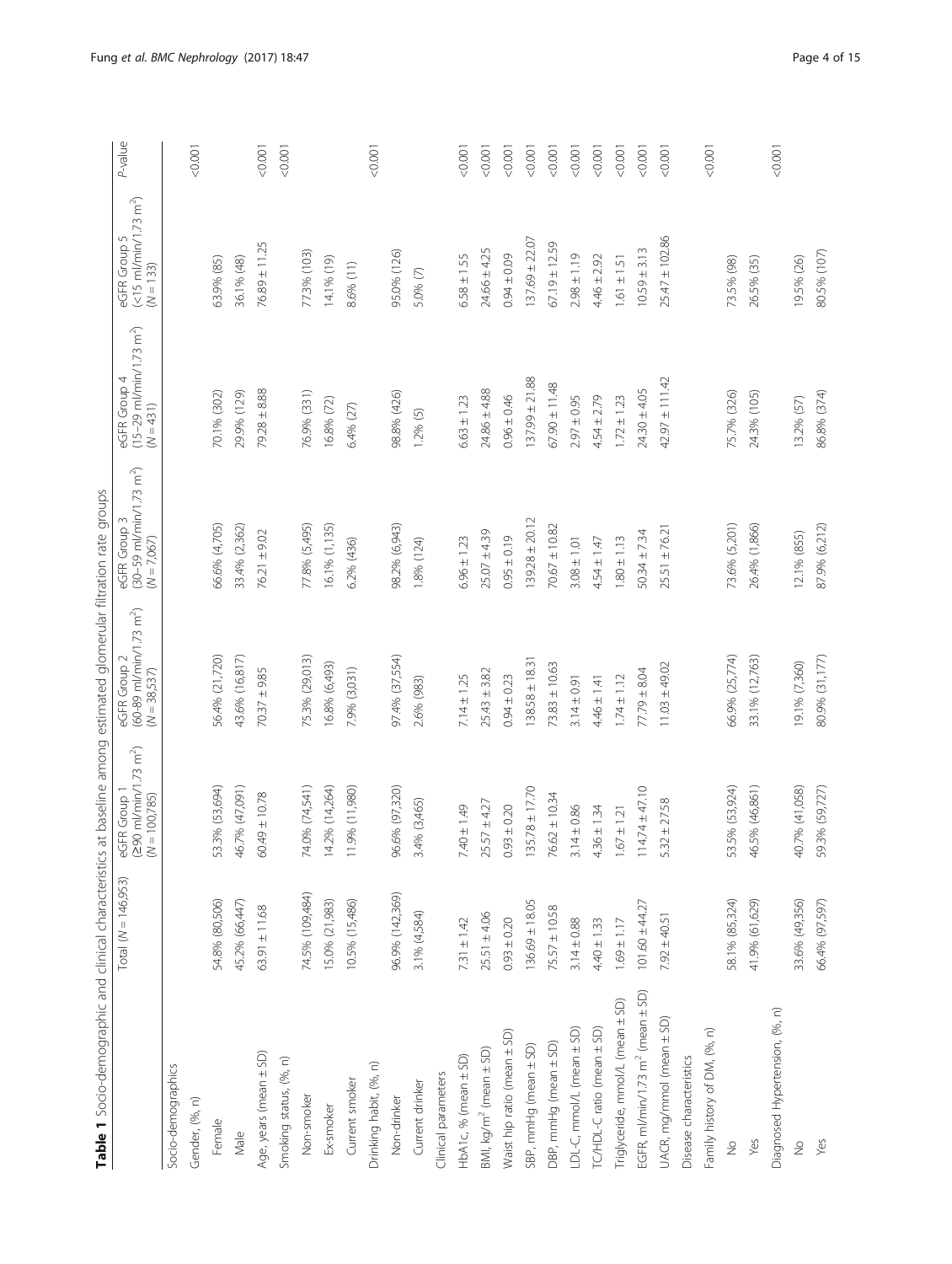| Table 1 Socio-demographic and clinical characteristics |                                                                                                                       |                                   |                 | at baseline among estimated glomerular filtration rate groups (Continued) |                   |                  |         |
|--------------------------------------------------------|-----------------------------------------------------------------------------------------------------------------------|-----------------------------------|-----------------|---------------------------------------------------------------------------|-------------------|------------------|---------|
| Duration of DM, years (mean ± SD)                      | $6.35 \pm 7.08$                                                                                                       | $5.74 \pm 6.51$                   | $7.35 \pm 7.50$ | $9.34 \pm 9.50$                                                           | $10.14 \pm 10.37$ | $9.22 \pm 11.69$ | < 0.001 |
| Treatment modalities                                   |                                                                                                                       |                                   |                 |                                                                           |                   |                  |         |
| Anti-hypertensive drugs, (%, n)                        |                                                                                                                       |                                   |                 |                                                                           |                   |                  | < 0.001 |
| $\frac{1}{2}$                                          | 32.5% (47,768)                                                                                                        | 39.0% (39,329)                    | 19.3% (7,432)   | 12.9% (911)                                                               | 14.6% (63)        | 24.8% (33)       |         |
| Yes                                                    | 67.5% (99, 185)                                                                                                       | 61.0% (61,456)                    | 80.7% (31,105)  | 87.1% (6,156)                                                             | 85.4% (368)       | 75.2% (100)      |         |
| Oral anti-diabetic drug used, (%, n)                   |                                                                                                                       |                                   |                 |                                                                           |                   |                  | < 0.001 |
| $\frac{1}{2}$                                          | 30.3% (44,531)                                                                                                        | 30.7% (30,931)                    | 30.1% (11,613)  | 25.2% (1,781)                                                             | 34.3% (148)       | 43.6% (58)       |         |
| Yes                                                    | 69.7% (102,422)                                                                                                       | 69.3% (69,854)                    | 69.9% (26,924)  | 74.8% (5,286)                                                             | 65.7% (283)       | 56.4% (75)       |         |
| Insulin used, (%, n)                                   |                                                                                                                       |                                   |                 |                                                                           |                   |                  | < 0.001 |
| $\frac{1}{2}$                                          | 99.1% (145,570)                                                                                                       | 99.1% (99,922)                    | 99.1% (38,171)  | 98.3% (6,947)                                                             | 95.4% (411)       | 89.5% (119)      |         |
| Yes                                                    | 0.9% (1,383)                                                                                                          | 0.9% (863)                        | 0.9% (366)      | 1.7% (120)                                                                | 4.6% (20)         | 10.5% (14)       |         |
| lipid-lowering agents, (%, n)                          |                                                                                                                       |                                   |                 |                                                                           |                   |                  | < 0.001 |
| $\frac{1}{2}$                                          | 91.1% (133,868)                                                                                                       | 91.7% (92,388)                    | 89.8% (34,599)  | 90.1% (6,364)                                                             | 91.6% (395)       | 91.7% (122)      |         |
| Yes                                                    | 8.9% (13,085)                                                                                                         | 8.3% (8,397)                      | 10.2% (3,938)   | 9.9% (703)                                                                | 8.4% (36)         | 8.3% (11)        |         |
| .<br>-<br>-<br>こうしょう                                   | <b>CARLO CARLO CARLO CARLO CARLO CARLO CARLO CARLO CARLO CARLO CARLO CARLO CARLO CARLO CARLO CARLO CARLO CARLO CA</b> | the shorts of the Act of the same |                 | $\frac{1}{2}$<br>Pop Pitts in the Pitts                                   |                   |                  |         |

CVD Cardiovascular Diseases, DM Diabetes Mellitus, BM Body Mass Index, HbA1c Haemoglobin A1c, SBP Systolic Blood Pressure, DBP Diastolic Blood Pressure, LDL-C Low-density Lipoprotein-Cholesterol, TC Total Choles-<br>terol, HD CVD Cardiovascular Diseases, DM Diabetes Mellitus, BMI Body Mass Index, HbA1c Haemoglobin A1c, SBP Systolic Blood Pressure, DBP Diastolic Blood Pressure, LDL-C Low-density Lipoprotein-Cholesterol, TC Total Cholesterol, HDL-C High-density Lipoprotein-Cholesterol, UACR Urine Albumin/Creatinine Ratio, eGFR estimated Glomerular Filtration Rate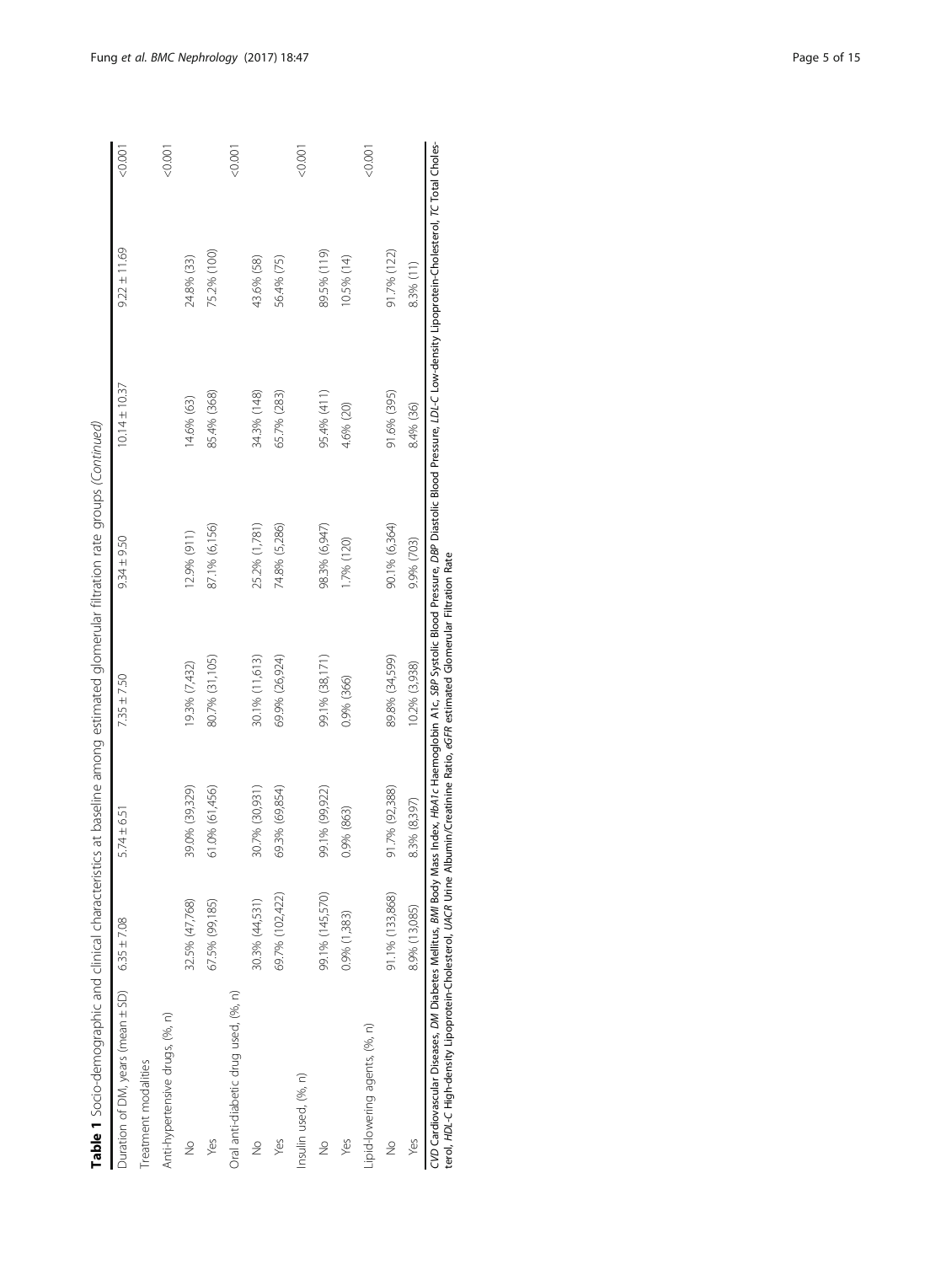<span id="page-5-0"></span>

| multivariable Cox proportional hazard regression                                                                                                                                                                                                                                                       |                                                                             |                                                                                       |                                                                             | ראו איז הארייני האירוער בין האירוער איז איר איז א אירוער האירוער האירוער האירוער האירוער האירוער האירוער האירו<br>האירוער האירוער האירוער האירוער האירוער האירוער האירוער האירוער האירוער האירוער האירוער האירוער האירוער האירו |                                                                                         |
|--------------------------------------------------------------------------------------------------------------------------------------------------------------------------------------------------------------------------------------------------------------------------------------------------------|-----------------------------------------------------------------------------|---------------------------------------------------------------------------------------|-----------------------------------------------------------------------------|---------------------------------------------------------------------------------------------------------------------------------------------------------------------------------------------------------------------------------|-----------------------------------------------------------------------------------------|
|                                                                                                                                                                                                                                                                                                        | $(290 \, \text{m/min}/1.73 \, \text{m}^2)$<br>$(N = 100,785)$<br>eGFR Group | $(60 - 89 \text{ m} / \text{min}/1.73 \text{ m}^2)$<br>eGFR Group 2<br>$(N = 38,537)$ | $(30 - 59 \text{ m/min}/1.73 \text{ m}^2)$<br>eGFR Group 3<br>$(N = 7,067)$ | $(15-29 \text{ m/min}/1.73 \text{ m}^2)$<br>eGFR Group 4<br>$(N = 431)$                                                                                                                                                         | $(\leq 15 \, \text{m/m} \cdot \ln / 1.73 \, \text{m}^2)$<br>eGFR Group 5<br>$(N = 133)$ |
| S                                                                                                                                                                                                                                                                                                      |                                                                             |                                                                                       |                                                                             |                                                                                                                                                                                                                                 |                                                                                         |
| Cumulative Cases with Event                                                                                                                                                                                                                                                                            | 5,552                                                                       | 4,426                                                                                 | 1,404                                                                       | 134                                                                                                                                                                                                                             | 38                                                                                      |
| Cumulative Incidence Rate                                                                                                                                                                                                                                                                              | 5.5%                                                                        | 11.5%                                                                                 | 19.9%                                                                       | 31.1%                                                                                                                                                                                                                           | 28.6%                                                                                   |
| Person-years                                                                                                                                                                                                                                                                                           | 4,925,567                                                                   | 1,823,869                                                                             | 301,183                                                                     | 12,069                                                                                                                                                                                                                          | 2,871                                                                                   |
| Medium follow-up (Months)                                                                                                                                                                                                                                                                              | 515                                                                         | 50.5                                                                                  | 47.5                                                                        | 24.5                                                                                                                                                                                                                            | 14.5                                                                                    |
| Incidence Rate (95% CI) <sup>a</sup>                                                                                                                                                                                                                                                                   | 13.53 (13.18,13.89)                                                         | 29.12 (28.28,29.99)                                                                   | 55.94 (53.09,58.94)                                                         | 133.24 (112.49, 157.82)                                                                                                                                                                                                         | 158.86 (115.59,218.32)                                                                  |
| Hazard Ratio (95% CI)                                                                                                                                                                                                                                                                                  | Reference group                                                             | $1.17*(1.12, 1.22)$                                                                   | $1.63*$ (1.52, 1.73)                                                        | $3.17*$ (2.66,3.78)                                                                                                                                                                                                             | 4.55* (3.29,6.31)                                                                       |
| All-cause mortality                                                                                                                                                                                                                                                                                    |                                                                             |                                                                                       |                                                                             |                                                                                                                                                                                                                                 |                                                                                         |
| Cumulative Cases with Event                                                                                                                                                                                                                                                                            | 4,416                                                                       | 3,512                                                                                 | 1,546                                                                       | 252                                                                                                                                                                                                                             | 90                                                                                      |
| Cumulative Incidence Rate                                                                                                                                                                                                                                                                              | 4.4%                                                                        | 9.1%                                                                                  | 21.9%                                                                       | 58.5%                                                                                                                                                                                                                           | 67.7%                                                                                   |
| Person-years                                                                                                                                                                                                                                                                                           | 5,041,933                                                                   | 1,910,744                                                                             | 325,858                                                                     | 13,944                                                                                                                                                                                                                          | 3,166                                                                                   |
| Medium follow-up (Months)                                                                                                                                                                                                                                                                              | 515                                                                         | 51.5                                                                                  | 49.5                                                                        | 35.5                                                                                                                                                                                                                            | 16.5                                                                                    |
| Incidence Rate (95% CI) <sup>a</sup>                                                                                                                                                                                                                                                                   | 10.51 (10.20,10.82)                                                         | 22.06 (21.34,22.80)                                                                   | 56.93 (54.16,59.84)                                                         | 216.88 (191.69,245.38)                                                                                                                                                                                                          | 341.18 (277.50,419.47)                                                                  |
| Hazard Ratio (95% CI)                                                                                                                                                                                                                                                                                  | Reference group                                                             | 0.99(0.95, 1.04)                                                                      | $1.70*$ (1.59,1.81)                                                         | $5.19* (4.55, 5.93)$                                                                                                                                                                                                            | 9.49* (7.68,11.73)                                                                      |
| Composite of CVD and mortality                                                                                                                                                                                                                                                                         |                                                                             |                                                                                       |                                                                             |                                                                                                                                                                                                                                 |                                                                                         |
| Cumulative Cases with Event                                                                                                                                                                                                                                                                            | 9,062                                                                       | 6,817                                                                                 | 2,374                                                                       | 287                                                                                                                                                                                                                             | 96                                                                                      |
| Cumulative Incidence Rate                                                                                                                                                                                                                                                                              | 9.0%                                                                        | 17.7%                                                                                 | 33.6%                                                                       | 66.6%                                                                                                                                                                                                                           | 72.2%                                                                                   |
| Person-years                                                                                                                                                                                                                                                                                           | 4,925,567                                                                   | 1,823,869                                                                             | 301,183                                                                     | 12,069                                                                                                                                                                                                                          | 2,871                                                                                   |
| Medium follow-up (Months)                                                                                                                                                                                                                                                                              | 515                                                                         | 50.5                                                                                  | 47.5                                                                        | 24.5                                                                                                                                                                                                                            | 14.5                                                                                    |
| Incidence Rate (95% CI) <sup>ª</sup>                                                                                                                                                                                                                                                                   | 22.08 (21.63,22.54)                                                         | 44.85 (43.80,45.93)                                                                   | 94.59 (90.86,98.47)                                                         | 285.37 (254.19,320.37)                                                                                                                                                                                                          | 401.32 (328.56,490.20)                                                                  |
| Hazard Ratio (95% CI)                                                                                                                                                                                                                                                                                  | Reference group                                                             | 1.03(1.00, 1.07)                                                                      | $1.51*$ (1.44, 1.58)                                                        | 4.09* (3.63,4.62)                                                                                                                                                                                                               | 7.08* (5.78,8.68)                                                                       |
| cholesterol to high-density lipoprotein cholesterol ratio, triglyceride, urine albumin/creatinine ratio, self-reported duration of diabetes mellitus, family history of diabetes mellitus, diagnosed hypertension, the usage o<br>Hazard ratios were adjusted for age, gender, smoking status, drinkin |                                                                             |                                                                                       |                                                                             | ng habit, body mass index, waist-to-hip ratio, glycated hemoglobin A1c, systolic and diastolic blood pressure, low-density lipoprotein-cholesterol, total                                                                       |                                                                                         |

Table 2 Number and incidence rate of CVD, all-cause mortality and composite of CVD and all-cause mortality among estimated glomerular filtration rate (eGFR) groups by Table 2 Number and incidence rate of CVD, all-cause mortality and composite of CVD and all-cause mortality among estimated glomerular filtration rate (eGFR) groups by

cholesterol to high-density lipoprotein cholesterol ratio, triglyceride, urine albumin/creatinine ratio, self-reported duration of diabetes mellitus, family history of diabetes mellitus, diagnosed hypertension, the usage of ₹ ļ.  $\leq$ ニ  $\frac{1}{\sigma}$  $\frac{3}{2}$  $\hat{\cdot}$ Hazard ratios were adjusted for age, gender, smoking status, driking habit, body mass index, chalcat ratios were adjusted for age, gender, smoking status, driking habit, body mass index, and the density lipoprotein cholete anti-hypertensive drugs, oral anti-diabetic drugs, insulin and lipid-lowering agents at baseline

CVD Cardiovascular Diseases, eGFR estimated Glomerular Filtration Rate \*Significant difference (P < 0.05) by multivariable Cox proportional hazards regression

aIncidence rate (cases/1000 person-years) with 95%CI based on Poisson distribution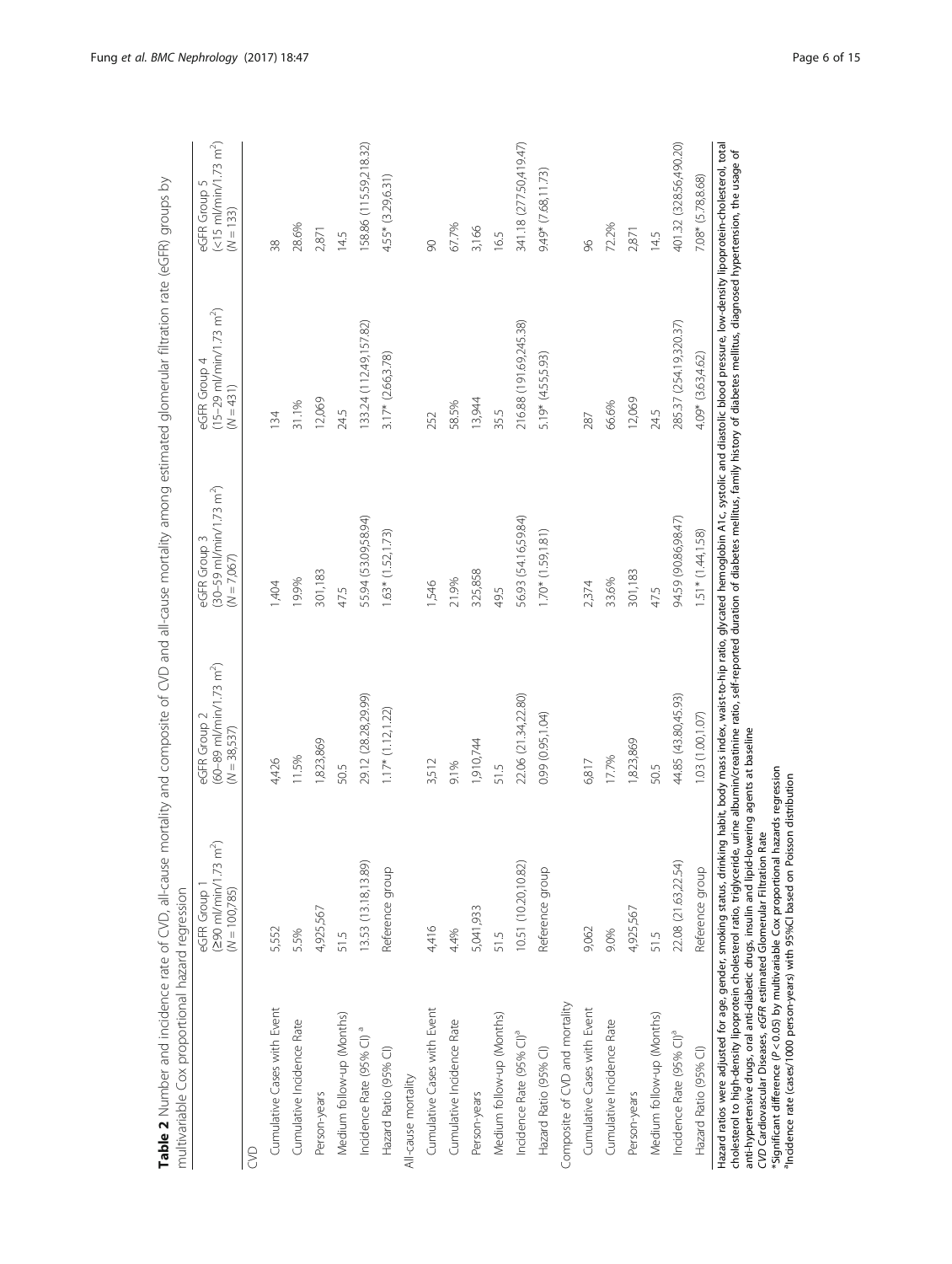| $\overline{\phantom{a}}$<br>Į                                                                                                                                                                                                  |                                                        |
|--------------------------------------------------------------------------------------------------------------------------------------------------------------------------------------------------------------------------------|--------------------------------------------------------|
| j                                                                                                                                                                                                                              |                                                        |
|                                                                                                                                                                                                                                |                                                        |
|                                                                                                                                                                                                                                |                                                        |
| į                                                                                                                                                                                                                              |                                                        |
| 5<br>J                                                                                                                                                                                                                         |                                                        |
| $\overline{a}$                                                                                                                                                                                                                 |                                                        |
| ŕ                                                                                                                                                                                                                              |                                                        |
|                                                                                                                                                                                                                                |                                                        |
|                                                                                                                                                                                                                                |                                                        |
| $\overline{ }$                                                                                                                                                                                                                 |                                                        |
| $\frac{1}{2}$                                                                                                                                                                                                                  |                                                        |
|                                                                                                                                                                                                                                |                                                        |
|                                                                                                                                                                                                                                |                                                        |
| j                                                                                                                                                                                                                              |                                                        |
|                                                                                                                                                                                                                                |                                                        |
|                                                                                                                                                                                                                                |                                                        |
|                                                                                                                                                                                                                                |                                                        |
| ١                                                                                                                                                                                                                              |                                                        |
| - CHAN CONTROLLATION CONTROL<br>J                                                                                                                                                                                              |                                                        |
|                                                                                                                                                                                                                                |                                                        |
| j                                                                                                                                                                                                                              |                                                        |
| ١                                                                                                                                                                                                                              |                                                        |
| $\frac{5}{2}$                                                                                                                                                                                                                  |                                                        |
| inservation controller of the direction of the direct of the direction and all all and the second controller of the direct of the direction of the direction of the direction of the direction of the direction of the directi |                                                        |
|                                                                                                                                                                                                                                |                                                        |
| j                                                                                                                                                                                                                              |                                                        |
| $\frac{1}{2}$                                                                                                                                                                                                                  |                                                        |
|                                                                                                                                                                                                                                |                                                        |
| $\vdots$                                                                                                                                                                                                                       |                                                        |
|                                                                                                                                                                                                                                |                                                        |
|                                                                                                                                                                                                                                |                                                        |
| )<br>3<br>3<br>3<br>3                                                                                                                                                                                                          |                                                        |
|                                                                                                                                                                                                                                |                                                        |
| )<br>)<br>)<br>)<br>)                                                                                                                                                                                                          |                                                        |
|                                                                                                                                                                                                                                |                                                        |
|                                                                                                                                                                                                                                |                                                        |
|                                                                                                                                                                                                                                |                                                        |
|                                                                                                                                                                                                                                |                                                        |
|                                                                                                                                                                                                                                |                                                        |
|                                                                                                                                                                                                                                |                                                        |
|                                                                                                                                                                                                                                |                                                        |
| ) ) ) ) ) ) ) ) ) ) ) ) ) ) ) ) ) )                                                                                                                                                                                            |                                                        |
|                                                                                                                                                                                                                                |                                                        |
| j                                                                                                                                                                                                                              |                                                        |
|                                                                                                                                                                                                                                |                                                        |
| Ş                                                                                                                                                                                                                              |                                                        |
|                                                                                                                                                                                                                                |                                                        |
|                                                                                                                                                                                                                                |                                                        |
| )<br>S                                                                                                                                                                                                                         |                                                        |
| ĺ                                                                                                                                                                                                                              | ļ                                                      |
| j<br>j                                                                                                                                                                                                                         | j<br>$\overline{ }$                                    |
| ļ                                                                                                                                                                                                                              | I<br>)りり<br>i<br>١                                     |
| I                                                                                                                                                                                                                              | i<br>j                                                 |
|                                                                                                                                                                                                                                | J<br>ļ                                                 |
| ֧֖֚֚֝<br>֧֚֚֚֚֚֝֝<br>֧֚֚֚֝֝֝<br>1                                                                                                                                                                                              | くらい<br>֖֖֖֖֖֖֧֚֚֚֚֚֚֚֚֚֚֚֚֚֚֚֚֚֚֚֚֚֚֚֚֚֬֝֟֓֡֡֓֬֝֓֞֬֝֓֬ |
| i<br>Santa Caracasa<br>j                                                                                                                                                                                                       | j<br>I<br>S                                            |
|                                                                                                                                                                                                                                |                                                        |
|                                                                                                                                                                                                                                | ֚֬֕                                                    |
| j                                                                                                                                                                                                                              |                                                        |
| j                                                                                                                                                                                                                              | くら いすいへい                                               |
|                                                                                                                                                                                                                                |                                                        |
| i<br>i                                                                                                                                                                                                                         | ļ<br>!                                                 |
| ֞<br>$\mathbf$<br>j                                                                                                                                                                                                            | シーこうりょ                                                 |
| $\overline{\phantom{a}}$                                                                                                                                                                                                       | I                                                      |
| $\sim$                                                                                                                                                                                                                         |                                                        |
|                                                                                                                                                                                                                                | l<br>į<br>l<br>3                                       |
|                                                                                                                                                                                                                                | $\ddot{\dot{\ }}$                                      |
|                                                                                                                                                                                                                                | ;<br>;                                                 |
|                                                                                                                                                                                                                                |                                                        |

<span id="page-6-0"></span>

| Table 3 Number and incidence rate of CVD, all-cause<br>multivariable Cox proportional hazard regression |                                                                     |                                                            |                                                                            |                                                                    |                                                                    |                                                            | mortality and composite of CVD and all-cause mortality among urine albumin/creatinine ratio (UACR) groups (male) by |                                                                                 |                                                                      |                                                                  |                                                         |
|---------------------------------------------------------------------------------------------------------|---------------------------------------------------------------------|------------------------------------------------------------|----------------------------------------------------------------------------|--------------------------------------------------------------------|--------------------------------------------------------------------|------------------------------------------------------------|---------------------------------------------------------------------------------------------------------------------|---------------------------------------------------------------------------------|----------------------------------------------------------------------|------------------------------------------------------------------|---------------------------------------------------------|
|                                                                                                         | $(\leq 0.5 \text{ mg/mm})$<br><b>UACR</b> Group 1<br>$(N = 5, 821)$ | UACR Group 2<br>mg/mmol)<br>$(N = 8,796)$<br>$(0.5 - 0.9)$ | 3<br>Group:<br>$mg/mmol)$<br>( $N = 3,846$ )<br>$(1 - 1.4)$<br><b>UACR</b> | 4<br><b>UACR</b> Group<br>mg/mmol)<br>$(N = 2,183)$<br>$1.5 - 1.9$ | S<br><b>UACR</b> Group<br>mg/mmol)<br>$(N = 1,474)$<br>$(2 - 2.4)$ | UACR Group 6<br>mg/mmol)<br>$(N = 1,906)$<br>$(2.5 - 3.4)$ | <b>UACR</b> Group 7<br>mg/mmol)<br>$(N = 1,563)$<br>$3.5 - 4.9$                                                     | ${}^{\infty}$<br><b>UACR</b> Group<br>mg/mmol)<br>$(N = 2,308)$<br>$(-5 - 9.9)$ | Ò<br><b>UACR</b> Group<br>mg/mmol)<br>$(N = 1,765)$<br>$(10 - 24.9)$ | <b>UACR</b> Group 10<br>mg/mmol)<br>$(25 - 34.9)$<br>$(N = 406)$ | $(235 \text{ mg/mm})$<br>UACR Group 11<br>$(N = 1,021)$ |
| S                                                                                                       |                                                                     |                                                            |                                                                            |                                                                    |                                                                    |                                                            |                                                                                                                     |                                                                                 |                                                                      |                                                                  |                                                         |
| Cumulative Cases<br>with Event                                                                          | 242                                                                 | 417                                                        | 245                                                                        | 167                                                                | $\frac{1}{2}$                                                      | 59                                                         | 123                                                                                                                 | 248                                                                             | 206                                                                  | 50                                                               | 54                                                      |
| Incidence Rate<br>Cumulative                                                                            | 4.2%                                                                | 4.7%                                                       | 6.4%                                                                       | 7.7%                                                               | 7.6%                                                               | 8.3%                                                       | 7.9%                                                                                                                | 10.7%                                                                           | 11.7%                                                                | 12.3%                                                            | 15.1%                                                   |
| Person-years                                                                                            | 268,568                                                             | 399,457                                                    | 172,506                                                                    | 95,953                                                             | 65,849                                                             | 84,092                                                     | 67,881                                                                                                              | 99,719                                                                          | 74,531                                                               | 16,277                                                           | 39,981                                                  |
| Medium follow-up 46.5<br>(Months)                                                                       |                                                                     | 45.5                                                       | 44.5                                                                       | 44.5                                                               | 45.5                                                               | 44.5                                                       | 43.5                                                                                                                | 43.5                                                                            | 43.5                                                                 | 41.5                                                             | 41.5                                                    |
| Incidence Rate<br>(95%C) <sup>a</sup>                                                                   | (9.53, 12.26)<br>10.81                                              | (11.38, 13.79)<br>12.53                                    | 932)<br>(15.04,<br>17.04                                                   | (17.95,24.31)<br>20.89                                             | (16.96,24.56)<br>20.41                                             | (19.42,26.51)<br>22.69                                     | (18.22, 25.95)<br>21.74                                                                                             | (26.35, 33.80)<br>29.84                                                         | (28.93, 38.02)<br>33.17                                              | (27.94, 48.64)<br>36.86                                          | (39.47,54.13)<br>46.22                                  |
| Hazard Ratio<br>$(95%$ Cl)                                                                              | Reference<br>qroup                                                  | 1.07 (0.91,1.26)                                           | 1.30* (1.09,1.56)                                                          | $1.57*$ $(1.28, 1.91)$                                             | $1.42*(1.13, 1.78)$                                                | 1.58* (1.29,1.94)                                          | $1.48*(1.19, 1.84)$                                                                                                 | $1.94*(1.62,2.33)$                                                              | 2.00* (1.65,2.42)                                                    | $2.21*$ (1.63,3.01)                                              | 2.57* (2.08,3.17)                                       |
| All-cause mortality                                                                                     |                                                                     |                                                            |                                                                            |                                                                    |                                                                    |                                                            |                                                                                                                     |                                                                                 |                                                                      |                                                                  |                                                         |
| Cases with Event<br>Cumulative                                                                          | 138                                                                 | 277                                                        | 156                                                                        | 126                                                                | 29                                                                 | 112                                                        | 115                                                                                                                 | 165                                                                             | 155                                                                  | 45                                                               | 160                                                     |
| Incidence Rate<br>Cumulative                                                                            | 2.4%                                                                | 3.1%                                                       | 4.1%                                                                       | 5.8%                                                               | 5.4%                                                               | 5.9%                                                       | 7.4%                                                                                                                | 7.1%                                                                            | 8.8%                                                                 | 11.1%                                                            | 15.7%                                                   |
| Person-years                                                                                            | 273,362                                                             | 407,234                                                    | 176,630                                                                    | 99,035                                                             | 68,040                                                             | 86,781                                                     | 70,042                                                                                                              | 103,939                                                                         | 78,012                                                               | 17,049                                                           | 42,556                                                  |
| Medium follow-up<br>(Months)                                                                            | 46.5                                                                | 45.5                                                       | 45.5                                                                       | 45.5                                                               | 45.5                                                               | 44.5                                                       | 44.5                                                                                                                | 44.5                                                                            | 44.5                                                                 | 42.5                                                             | 42.5                                                    |
| Incidence Rate<br>(95% CI) <sup>a</sup>                                                                 | (5.13, 7.16)<br>6.06                                                | (7.26, 9.18)<br>$\frac{816}{ }$                            | (9.06, 12.40)<br>10.60                                                     | (12.82, 18.18)<br>15.27                                            | (11.18, 17.37)<br>13.93                                            | (12.87, 18.64)<br>15.49                                    | (16.41, 23.65)<br>19.70                                                                                             | (16.35, 22.19)<br>19.05                                                         | (20.37,27.91)<br>23.84                                               | (23.65, 42.42)<br>31.67                                          | (38.64, 52.68)<br>45.12                                 |
| Hazard Ratio<br>$(95%$ Cl)                                                                              | Reference<br>dronb                                                  |                                                            | $1.23*$ (1.00,1.51) $1.41*$ (1.12,1.77)                                    | $1.93*$ $(1.51,2.46)$                                              | 1.53* (1.16,2.02)                                                  | $1.79*$ $(1.39,2.31)$                                      | 2.29* (1.78,2.94)                                                                                                   | 2.08* (1.65,2.62)                                                               | 2.41* (1.90,3.05)                                                    | 3.26* (2.32,4.59)                                                | 4.36* (3.43,5.53)                                       |
| Composite of CVD and mortality                                                                          |                                                                     |                                                            |                                                                            |                                                                    |                                                                    |                                                            |                                                                                                                     |                                                                                 |                                                                      |                                                                  |                                                         |
| Cumulative Cases<br>with Event                                                                          | 361                                                                 | 648                                                        | 359                                                                        | 264                                                                | 165                                                                | 239                                                        | 217                                                                                                                 | 353                                                                             | 315                                                                  | 77                                                               | 265                                                     |
| Incidence Rate<br>Cumulative                                                                            | 6.2%                                                                | 7.4%                                                       | 9.3%                                                                       | 12.1%                                                              | 11.2%                                                              | 12.5%                                                      | 13.9%                                                                                                               | 15.3%                                                                           | 17.8%                                                                | 19.0%                                                            | 26.0%                                                   |
| Person-years                                                                                            | 268,568                                                             | 399,457                                                    | 172,506                                                                    | 95,953                                                             | 65,849                                                             | 84,092                                                     | 67,881                                                                                                              | 99,719                                                                          | 74,531                                                               | 16,277                                                           | 39,981                                                  |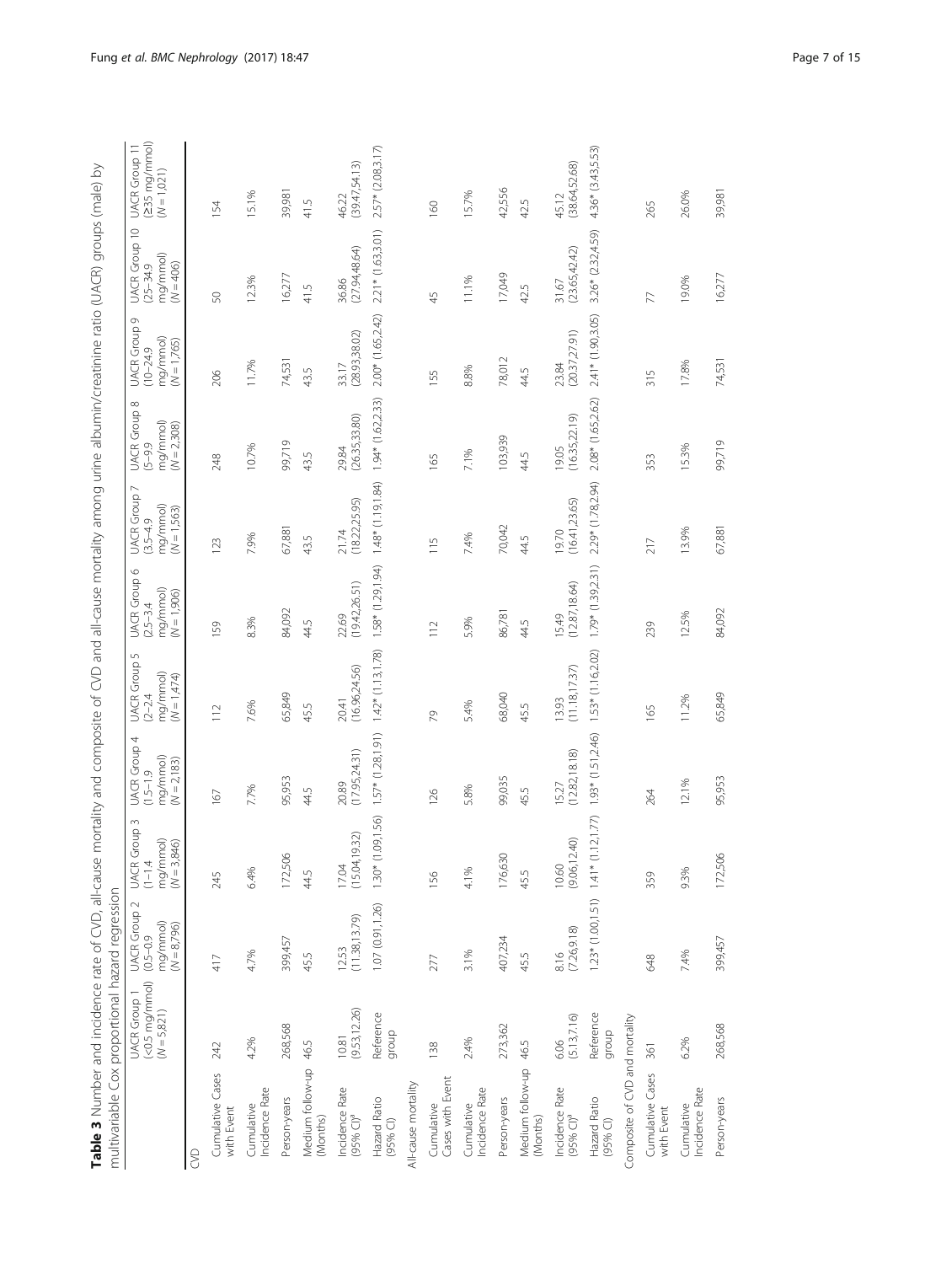| multivariable Cox proportional hazard regression (Contin<br>Table 3 Number and incidence rate of CVD, all-cause |                       |                      | inued)                                                                                                                                                                                                                       |                         |                         |                         |                         |                         |                         | mortality and composite of CVD and all-cause mortality among urine albumin/creatinine ratio (UACR) groups (male) by |                         |
|-----------------------------------------------------------------------------------------------------------------|-----------------------|----------------------|------------------------------------------------------------------------------------------------------------------------------------------------------------------------------------------------------------------------------|-------------------------|-------------------------|-------------------------|-------------------------|-------------------------|-------------------------|---------------------------------------------------------------------------------------------------------------------|-------------------------|
| Medium follow-up 46.5<br>Months)                                                                                |                       | 45.5                 | 44.5                                                                                                                                                                                                                         | 44.5                    | 45.5                    | 44,5                    | 43.5                    | 43.5                    | 43.5                    | 41.5                                                                                                                | 41.5                    |
| <b>Icidence Rate</b><br>95% CI) <sup>a</sup>                                                                    | 14.55,17.88)<br>16.13 | 18.02,21.02)<br>9.47 | (22.52, 27.69)<br>24.97                                                                                                                                                                                                      | (29.26, 37.25)<br>33.02 | (25.81, 35.03)<br>30.07 | (30.04, 38.72)<br>34.11 | (33.58, 43.82)<br>38.36 | (38.27, 47.15)<br>42.48 | (45.41, 56.64)<br>50.72 | (45.40, 70.97)<br>56.77                                                                                             | (70.52, 89.72)<br>79.54 |
| lazard Ratio<br>95% CI)                                                                                         | Reference<br>qroup    |                      | (03)458,02 14,11,52,0 1.632,0 1.625,0 1.625,0 1.625,1 1.625,1 1.625,1 1.625,1 1.625,1 1.650,1 1.451,1 1.650,1 1.651,541,037,0 1.625,0 1.625,0 1.625,0 1.625,0 1.625,0 1.625,0 1.625,0 1.625,0 1.625,0 1.625,0 1.625,0 1.625, |                         |                         |                         |                         |                         |                         |                                                                                                                     |                         |

Hazard ratios were adjusted for age, gender, smoking status, drinking habit, body mass index, waist-to-hip ratio, glycated hemoglobin A1c, systolic and diastolic blood pressure, low-density lipoprotein-cholesterol, total<br>c Hazard ratios were adjusted for age, gender, smoking status, drinking habit, body mass index, waist-to-hip ratio, glycated hemoglobin A1c, systolic and diastolic blood pressure, low-density lipoprotein-cholesterol, total cholesterol to high-density lipoprotein cholesterol ratio, triglyceride, estimated Glomerular Filtration Rate, self-reported duration of diabetes mellitus, family history of diabetes mellitus, diagnosed hypertension, the

usage of anti-hypertensive drugs, oral anti-diabetic drugs, insulin and lipid-lowering agents at baseline

CVD Cardiovascular Diseases, UACR Albumin/Creatinine Ratio

\*Significant difference (P < 0.05) by multivariable Cox proportional hazards regression aIncidence rate (cases/1000 person-years) with 95%CI based on Poisson distribution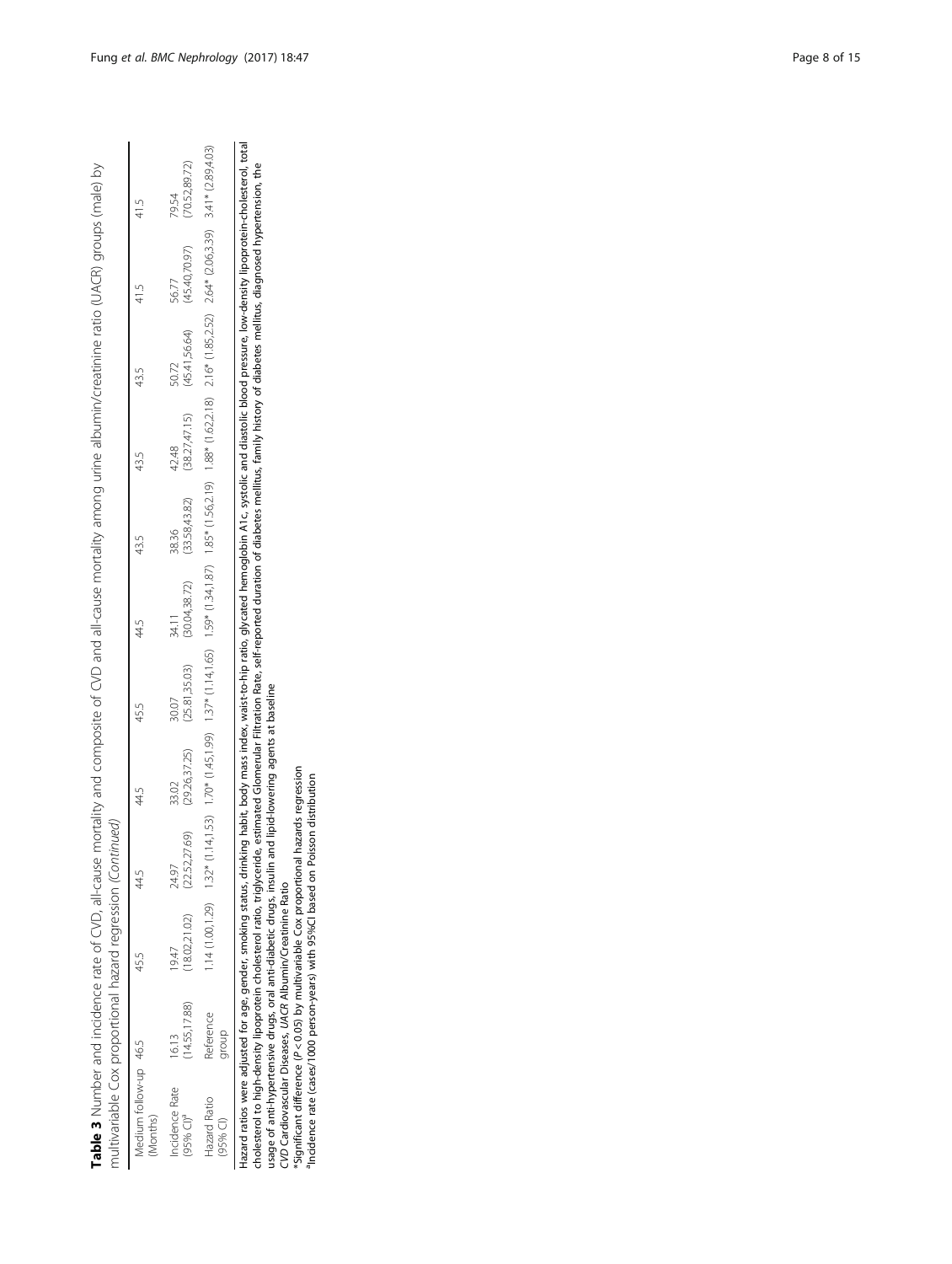<span id="page-8-0"></span>

| Table 4 Number and incidence rate of CVD, all-cause<br>multivariable Cox proportional hazard regression |                                                                 |                                                                   |                                                                  | mortality and composite of CVD and all-cause mortality among urine albumin/creatinine ratio (UACR) groups (female) by |                                                                                   |                                                                            |                                                                 |                                                                 |                                                                      |                                                           |                                                         |
|---------------------------------------------------------------------------------------------------------|-----------------------------------------------------------------|-------------------------------------------------------------------|------------------------------------------------------------------|-----------------------------------------------------------------------------------------------------------------------|-----------------------------------------------------------------------------------|----------------------------------------------------------------------------|-----------------------------------------------------------------|-----------------------------------------------------------------|----------------------------------------------------------------------|-----------------------------------------------------------|---------------------------------------------------------|
|                                                                                                         | $(<\!\!0.5 \, mg/mmol)$<br><b>UACR</b> Group 1<br>$(N = 3,277)$ | <b>UACR</b> Group 2<br>mg/mmol)<br>$(N = 9,836)$<br>$(0.5 - 0.9)$ | $\sim$<br>UACR Group 3<br>(1–1.4<br>mg/mmol)<br>5,714)<br>$\leq$ | 4<br><b>UACR</b> Group<br>mg/mmol)<br>$(N = 3,245)$<br>$(1.5 - 1.9)$                                                  | $\mathsf{L}\cap$<br><b>UACR</b> Group<br>mg/mmol)<br>$(N = 2,210)$<br>$(2 - 2.4)$ | $\circ$<br><b>UACR</b> Group<br>mg/mmol)<br>$(N = 2,694)$<br>$(2.5 - 3.4)$ | <b>UACR</b> Group<br>mg/mmol)<br>$(N = 2,155)$<br>$(3.5 - 4.9)$ | $\infty$<br>UACR Group &<br>(5–9.9<br>mg/mmol)<br>$(N = 2,965)$ | G<br><b>UACR</b> Group<br>mg/mmol)<br>$(N = 2,306)$<br>$(10 - 24.9)$ | UACR Group 10<br>mg/mmol)<br>$(N = 502)$<br>$(25 - 34.9)$ | $(235 \text{ mg/mm})$<br>UACR Group 11<br>$(W = 1,341)$ |
| S                                                                                                       |                                                                 |                                                                   |                                                                  |                                                                                                                       |                                                                                   |                                                                            |                                                                 |                                                                 |                                                                      |                                                           |                                                         |
| Cumulative Cases<br>with Event                                                                          | 115                                                             | 414                                                               | 295                                                              | 195                                                                                                                   | 128                                                                               | 95                                                                         | 161                                                             | 257                                                             | 268                                                                  | S9                                                        | S<br>$\overline{z}$                                     |
| Incidence Rate<br>Cumulative                                                                            | 3.5%                                                            | 4.2%                                                              | 5.2%                                                             | 6.0%                                                                                                                  | 5.8%                                                                              | 7.2%                                                                       | 7.5%                                                            | 8.7%                                                            | 11.6%                                                                | 11.8%                                                     | 16.0%                                                   |
| Person-years                                                                                            | 154,111                                                         | 455,441                                                           | 260,056                                                          | 148,173                                                                                                               | 100,254                                                                           | 120,471                                                                    | 95,349                                                          | 130,004                                                         | 100,133                                                              | 21,349                                                    | 54,205                                                  |
| Medium follow-up<br>(Months)                                                                            | 47.5                                                            | 46.5                                                              | 45.5                                                             | 45.5                                                                                                                  | 45.5                                                                              | 44.5                                                                       | 44.5                                                            | 44.5                                                            | 44.5                                                                 | 43.5                                                      | 41.5                                                    |
| Incidence Rate<br>(95% CI) <sup>a</sup>                                                                 | (7.46, 10.75)<br>8.95                                           | (9.91, 12.01)<br>10.91                                            | 14,15.26)<br>$13.61$<br>$(12.14)$                                | (13.72, 18.17)<br>15.79                                                                                               | (12.88, 18.22)<br>15.32                                                           | (16.88, 22.35)<br>19.42                                                    | (17.36, 23.65)<br>20.26                                         | (20.99, 26.81)<br>23.72                                         | (28.49, 36.20)<br>32.12                                              | (25.69, 42.80)<br>33.16                                   | (41.64,54.40)<br>47.60                                  |
| Hazard Ratio<br>$(95%$ Cl)                                                                              | Reference<br>qroup                                              | 1.14(0.93, 1.40)                                                  | (0.97, 1.49)<br>120                                              | 1.34* (1.06,1.69)                                                                                                     | 1.21 (0.94,1.56)                                                                  | 1.51* (1.20,1.90)                                                          | $1.48*(1.17, 1.89)$                                             | 1.58* (1.27, 1.98)                                              | 2.00* (1.60,2.49)                                                    | $1.84*$ (1.34,2.53)                                       | 2.40* (1.90,3.03)                                       |
| All-cause mortality                                                                                     |                                                                 |                                                                   |                                                                  |                                                                                                                       |                                                                                   |                                                                            |                                                                 |                                                                 |                                                                      |                                                           |                                                         |
| Cumulative Cases<br>with Event                                                                          | 52                                                              | 184                                                               | 151                                                              | 102                                                                                                                   | 83                                                                                | $\frac{14}{1}$                                                             | $\frac{13}{11}$                                                 | 163                                                             | 146                                                                  | $\overline{4}$                                            | 151                                                     |
| Cumulative Incidence 1.6%<br>Rate                                                                       |                                                                 | 1.9%                                                              | 2.6%                                                             | 3.1%                                                                                                                  | 3.8%                                                                              | 4.2%                                                                       | 5.2%                                                            | 5.5%                                                            | 6.3%                                                                 | 9.4%                                                      | 11.3%                                                   |
| Person-years                                                                                            | 156,248                                                         | 463,725                                                           | 265,206                                                          | 151,359                                                                                                               | 102,518                                                                           | 123,314                                                                    | 98,097                                                          | 134,594                                                         | 104,628                                                              | 22,326                                                    | 57,656                                                  |
| Medium follow-up<br>(Months)                                                                            | 48.5                                                            | 46.5                                                              | 45.5                                                             | 46.5                                                                                                                  | 45.5                                                                              | 45.5                                                                       | 45.5                                                            | 45.5                                                            | 45.5                                                                 | 44.5                                                      | 43.5                                                    |
| Incidence Rate<br>$(95\%$ Cl) <sup>a</sup>                                                              | (3.04, 5.24)<br>3.99                                            | (4.12, 5.50)<br>4.76                                              | (5.83, 8.01)<br>6.83                                             | (6.66, 9.82)<br>8.09                                                                                                  | (7.83, 12.05)<br>9.72                                                             | (9.23, 13.33)<br>11.09                                                     | (11.50, 16.62)<br>13.82                                         | (12.46, 16.94)<br>14.53                                         | (14.24, 19.69)<br>16.75                                              | (18.98, 33.62)<br>25.26                                   | (26.79, 36.86)<br>31.43                                 |
| Hazard Ratio<br>$(95\%$ Cl)                                                                             | Reference<br>dnoub                                              | 1.08 (0.80, 1.48)                                                 | (0.92, 1.74)<br>1.27                                             | $1.43*$ $(1.02, 1.99)$                                                                                                | 1.60* (1.13,2.26)                                                                 | $1.77*$ $(1.27, 2.47)$                                                     | 2.08* (1.49,2.90)                                               | $1.97*$ (1.43,2.70)                                             | 2.07* (1.50,2.85)                                                    | 2.60* (1.74,3.88)                                         | $3.07*$ (2.22,4.25)                                     |
| Composite of CVD and mortality                                                                          |                                                                 |                                                                   |                                                                  |                                                                                                                       |                                                                                   |                                                                            |                                                                 |                                                                 |                                                                      |                                                           |                                                         |
| Cumulative Cases<br>with Event                                                                          | 159                                                             | 560                                                               | 395                                                              | 265                                                                                                                   | 193                                                                               | 271                                                                        | 237                                                             | 374                                                             | 340                                                                  | 88                                                        | 296                                                     |
| Incidence Rate<br>Cumulative                                                                            | 4.9%                                                            | 5.7%                                                              | 6.9%                                                             | 8.2%                                                                                                                  | 8.7%                                                                              | 10.1%                                                                      | 11.0%                                                           | 12.6%                                                           | 14.7%                                                                | 17.5%                                                     | 22.1%                                                   |
| Person-years                                                                                            | 154,111                                                         | 455,441                                                           | 260,056                                                          | 148,173                                                                                                               | 100,254                                                                           | 120,471                                                                    | 95,349                                                          | 130,004                                                         | 100,133                                                              | 21,349                                                    | 54,205                                                  |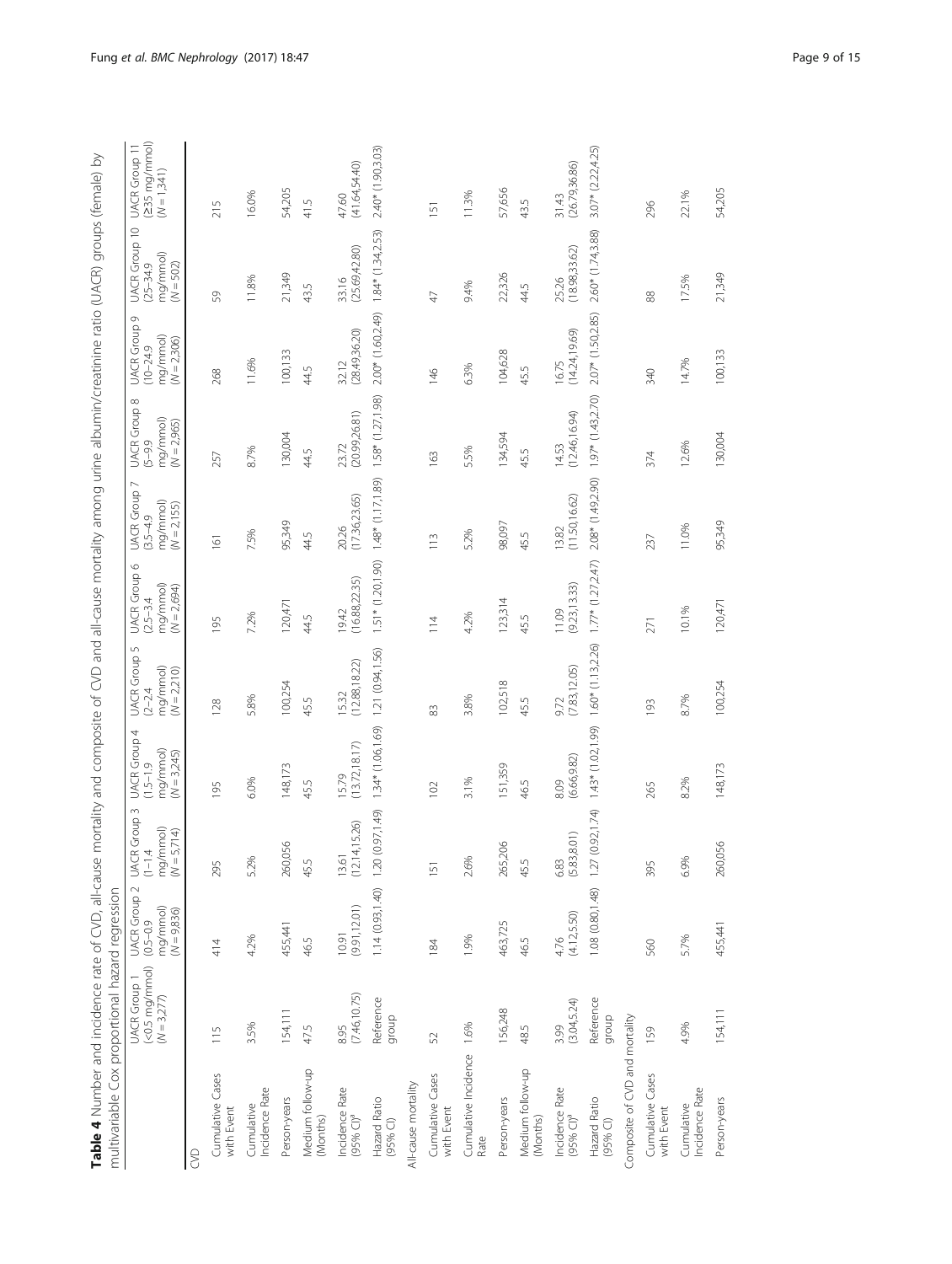| multivariable Cox proportional hazard regression (Contin<br>Table 4 Number and incidence rate of CVD, all-cause |                      |                       | inued,                  |                        |                         |                         |                         | mortality and composite of CVD and all-cause mortality among urine albumin/creatinine ratio (UACR) groups (female) by                                                                                                          |                         |                        |                         |
|-----------------------------------------------------------------------------------------------------------------|----------------------|-----------------------|-------------------------|------------------------|-------------------------|-------------------------|-------------------------|--------------------------------------------------------------------------------------------------------------------------------------------------------------------------------------------------------------------------------|-------------------------|------------------------|-------------------------|
| Medium follow-up 47.5<br>Months)                                                                                |                      | 46.5                  | 45.5                    | 45.5                   | 45.5                    | 44.5                    | 44.5                    | 44.5                                                                                                                                                                                                                           | 44.5                    | 43.5                   | 41.5                    |
| <b>ncidence Rate</b><br>95% Cl)ª                                                                                | 10.60, 14.46<br>2.38 | 13.58,16.03)<br>14.75 | (16.52, 20.12)<br>18.23 | (19.03,24.21)<br>21.46 | (20.06, 26.60)<br>23.10 | (23.96, 30.41)<br>26.99 | (26.26, 33.88)<br>29.83 | 31.19,38.20)<br>34.52                                                                                                                                                                                                          | (36.64, 45.32)<br>40.75 | (40.14,60.96)<br>49.46 | (58.47, 73.44)<br>65.53 |
| <b>Hazard Ratio</b><br>95% CI)                                                                                  | Reference<br>dnoit   |                       |                         |                        |                         |                         |                         | 12(0.91,123) 117(0.97,141) 12 ** (1.03,160) 12 ** (1.25* (1.26% (1.26% (1.26% (1.26% (1.26% (1.26% (1.26% (1.26% (1.36% (1.37% (1.37% (1.36% (1.26% (1.26% (1.26% (1.26% (1.26% 1.86% 1.86% 1.86% 1.26% 1.26% 1.86% 1.86% 1.86 |                         |                        |                         |

Hazard ratios were adjusted for age, gender, smoking status, drinking habit, body mass index, waist-to-hip ratio, glycated hemoglobin A1c, systolic and diastolic blood pressure, low-density lipoprotein-cholesterol, total<br> Hazard ratios were adjusted for age, gender, smoking status, drinking habit, body mass index, waist-to-hip ratio, glycated hemoglobin A1c, systolic and diastolic blood pressure, low-density lipoprotein-cholesterol, total cholesterol to high-density lipoprotein cholesterol ratio, triglyceride, estimated Glomerular Filtration Rate, self-reported duration of diabetes mellitus, family history of diabetes mellitus, diagnosed hypertension, the

usage of anti-hypertensive drugs, oral anti-diabetic drugs, insulin and lipid-lowering agents at baseline

CVD Cardiovascular Diseases, UACR Urine Albumin/Creatinine Ratio

\*Significant difference (P < 0.05) by multivariable Cox proportional hazards regression aIncidence rate (cases/1000 person-years) with 95%CI based on Poisson distribution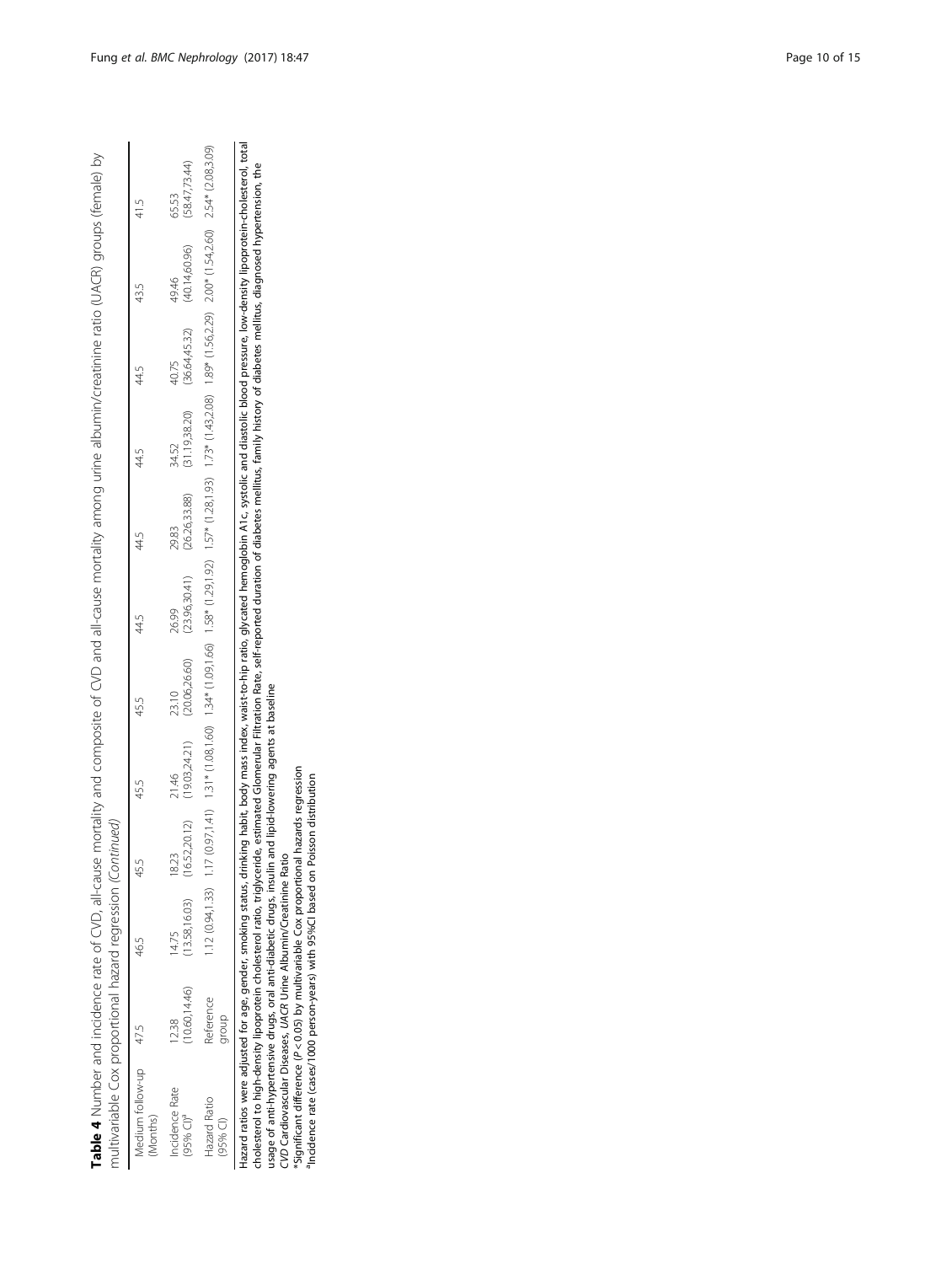<span id="page-10-0"></span>

of 41.5–46.5 months for male. The risks of CVD events and mortality increased exponentially with the decrease in eGFR, with HR raised from 1.63 to 4.55 (from CKD Stage 3 to 5) for CVD and from 1.70 to 9.49 (from CKD Stage 3 to 5) for all-cause mortality, compared with CKD Stage 1. Urine ACR showed a positive linear association with CVD and mortality. Microalbuminuria had HR of 1.58 (male) and 1.48 (female) for CVD; and 2.08

(male) and 1.79 (female) for mortality. HR rose to 2.57 and 4.36 respectively for male, and 2.40 and 3.07 respectively for female, if progressed to frank albuminuria.

The adjusted HR of CVD, all-cause mortality and composite of CVD and all-cause mortality of different combinations of eGFR and UACR are summarized in Fig. 2. Male patients with UACR 1–1.4 mg/mmol and eGFR ≥90 ml/min/1.73 m<sup>2</sup> (60–89 ml/min/1.73 m<sup>2</sup>) had



Fig. 2 Adjusted hazard ratios for incidence of a cardiovasular diseases, b all-cause mortality and c a composite of cardiovasular diseases and allcause mortality by updated estimated glomerular filtration rate (eGFR) and urine albumin/creatinine ratio (UACR) compared to the reference group with eGFR 90-104 ml/min/1.73 m<sup>2</sup> and UACR 0-0.9 mg/mmol. Hazard ratios were adjusted for age, gender, smoking status, drinking habit, body mass index, waist-to-hip ratio, glycated hemoglobin A1c, systolic and diastolic blood pressure, low-density lipoprotein-cholesterol, total cholesterol to high-density lipoprotein cholesterol ratio, triglyceride, self-reported duration of diabetes mellitus, family history of diabetes mellitus, diagnosed hypertension, the usage of anti-hypertensive drugs, oral anti-diabetic drugs, insulin and lipid-lowering agents at baseline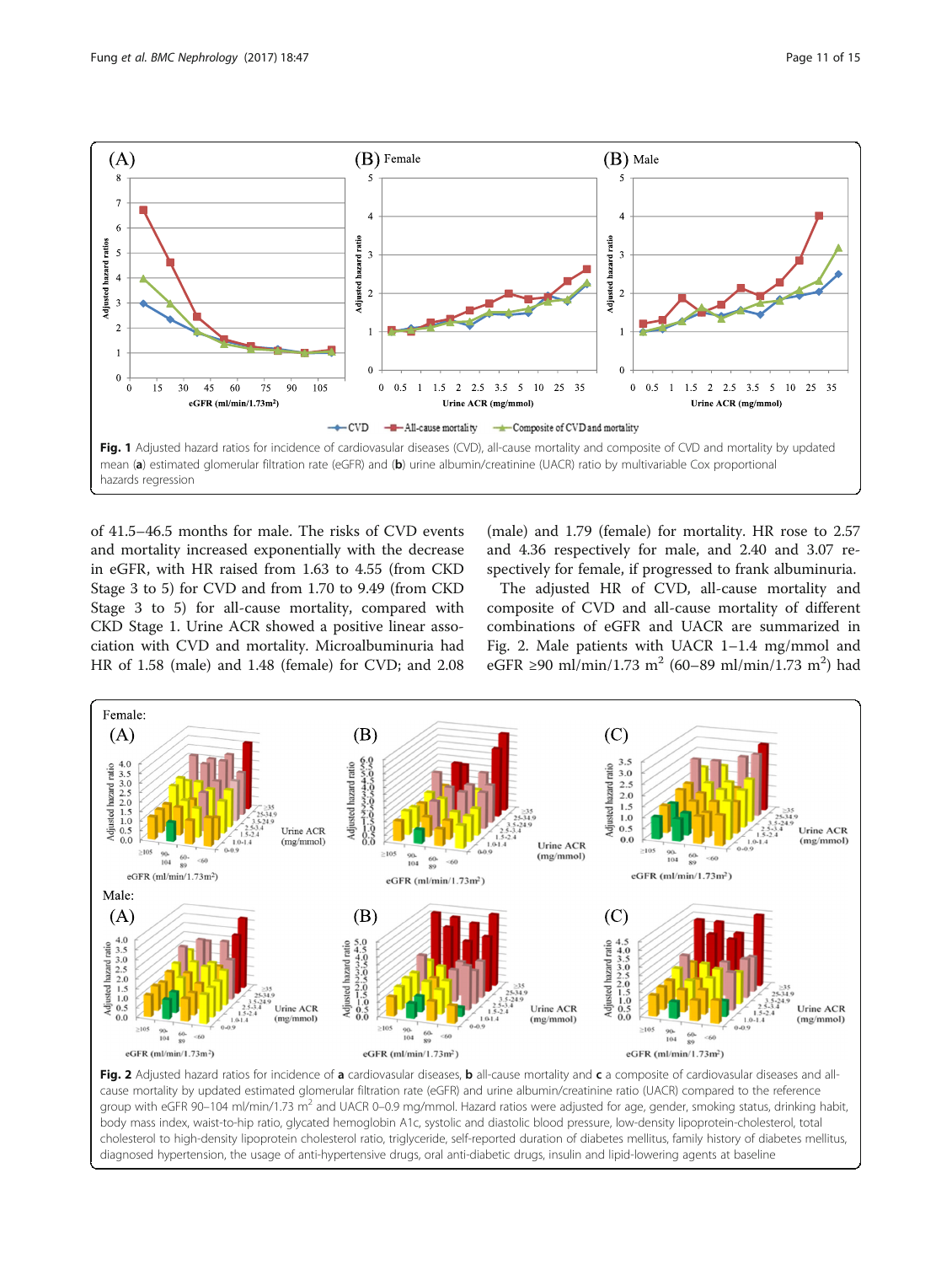a HR of 1.25 (1.43) for CVD. Male patients with UACR 1.5–2.4 mg/mmol and eGFR ≥90 ml/min/1.73 m<sup>2</sup> (60– 89 ml/min/1.73 m<sup>2</sup>) had a HR of 1.54 (1.56) for all-cause mortality, which raised further to 2.51 if eGFR was  $<60$  ml/min/1.73 m<sup>2</sup>. Female patients with UACR 2.5–3.4 mg/ml and eGFR ≥90 ml/min/1.73 m<sup>2</sup> (60– 89 ml/min/1.73 m<sup>2</sup> ) had a HR of 1.45 (1.65) for CVD. Female patients with UACR 2.5–3.4 mg/mmol and eGFR 60–89 ml/min/1.73 m<sup>2</sup> (<60 ml/min/1.73 m<sup>2</sup>) had a HR of 2.03 (2.17) for all-cause mortality. The optimal eGFR and UACR for preventing CVD, all-cause mortality and composite of CVD and all-cause mortality was  $\geq$ 90 ml/min/1.73 m<sup>2</sup> for eGFR and <1 mg/mmol for UACR. The interaction effect between eGFR and UACR for each outcome event was statistically significant. The risk of developing CVD, all-cause mortality and composite of CVD and all-cause mortality increased significantly in other combinations of eGFR and UACR.

### **Discussion**

This is the first study to examine in details the kidney function, in terms of eGFR and albuminuria, and its association with CVD and mortality in Chinese patients with T2DM at the primary care setting by stratifying patients into different categories based on different levels of eGFR and UACR. The risks of CVD, all-cause mortality, and the composite of the two dropped exponentially with increasing eGFR. The number of patients with CKD stage 5 and 4 was very small and hence they were not separately categorized out during analysis. Patients with CKD Stage 2 were shown to have a significant increase in cardiovascular risk (HR 1.17), and the risk elevated further as CKD stage progressed (HR 4.55 for CKD Stage 5). Patients with CKD stage 3 were found to have significant increase in mortality risk (HR 1.70), which escalated further as CKD stage progressed (HR 9.49 for CKD stage 5). For patients at CKD stage 3, they had significant increase in risks of CVD (HR 1.63), allcause mortality (HR 1.70), and composite of the two (HR 1.51). In female, even with normal albuminuria, patients with  $eGFR < 90$  ml/min/1.73 m<sup>2</sup> had a significantly higher risk of CVD than those with  $eGFR \ge 90$  ml/min/  $1.73 \text{ m}^2$ , but not for all-cause mortality. This pattern was not prominent in male. This is not in agreement with another study that suggested a suboptimal eGFR was a strong predictor for major CVD in diabetic patients with normoalbuminuria [\[24](#page-14-0)]. Such gender difference needs further exploration.

Hong Kong had launched a local reference framework for Diabetes Care for Adults in Primary Care Settings Hong Kong in 2010 in which the cut-offs of microalbuminuria and macroalbuminuria were 2.5 mg/mmol and 25 mg/mmol for male, and 3.5 mg/mmol and 35 mg/mmol for female respectively [[18](#page-13-0)]. Nevertheless, our study showed

the risks of CVD and all-cause mortality were indeed elevated even in low urine albumin level of 0.5–0.9 mg/ mmo1. This supports the trend of using the terms "moderately increased albuminuria" and "severely increased albuminuria" (to replace "microalbuminuria" and "macroalbuminuria", respectively) [\[16, 17](#page-13-0)] as the cardiovascular risk did not show an all-or-none relationship but a positive linear relationship with urine albumin level. Male patients with UACR as low as 0.5–0.9 mg/mmol were already found to have increased risk for all-cause mortality (HR 1.23), whereas a male diabetic patient with UACR as low as 1– 1.4 mg/mmol were found to have a significant enhanced risk for CVD (HR 1.30). Male patients with microalbuminuria (UACR ≥2.5 mg/mmol) had a HR between 1.58 and 1.79 for outcomes of interest. The HR elevated further (between 2.21 to 3.26) if they developed macroalbuminuria. A similar pattern was found in female diabetic patients. The HR of low eGFR and high albuminuria on CVD and all-cause mortality found in our study were comparable to other studies [[14,](#page-13-0) [25](#page-14-0), [26](#page-14-0)].

The amount of albumin leak through the glomerulus is directly linked to the degree of glomerular damage. The more advanced the glomerular injury, the less chance to recover to a normal function. UACR generally runs a positive linear association with CVD, all-causemortality, and a composite of the two. This supports that patients with microalbuminuria should be screened and intervened early. The definition of microalbuminuria and macroalbuminuria varies [[18](#page-13-0), [27](#page-14-0)], and their cut-offs are more like the conceptual terms for easy reference. It is the amount of albumin that leaks and passes into urine that matters to a clinician. The link of microalbuminuria with cardiovascular events may be attributed to the endothelial dysfunction in diabetic patients [[5\]](#page-13-0). Presence of albuminuria is sensitive to detecting CVD as even with a UACR as low as 1–1.4 mg/mmol, a significantly increased risk of CVD or all-cause mortality was found in both men and women. Indeed high-normal albuminuria was also found to be associated with an increased CVD risk [[2, 3](#page-13-0), [28](#page-14-0)–[31](#page-14-0)]. The differences of the cut-offs for micro/macroalbuminuria in male and female did not show much differences in the outcome as the linear relationship showed the more albumin in urine, the higher risk a patient had. Presence of frank albuminuria double or triple the CVD and mortality risk in both male and female diabetic patients. Converting a diabetic patient with macroalbuminuria back to microalbuminuria halved the risk. Such association between albuminuria and cardiovascular or mortality risk was found similar to that in non-Chinese [[1,](#page-13-0) [26, 32](#page-14-0)].

Despite that the amount of albumin leaked into urine may be transient or fluctuant due to many factors such as fever or exercise [\[33](#page-14-0)], urine ACR seems to have more impact than eGFR on the clinical practice. Firstly, it was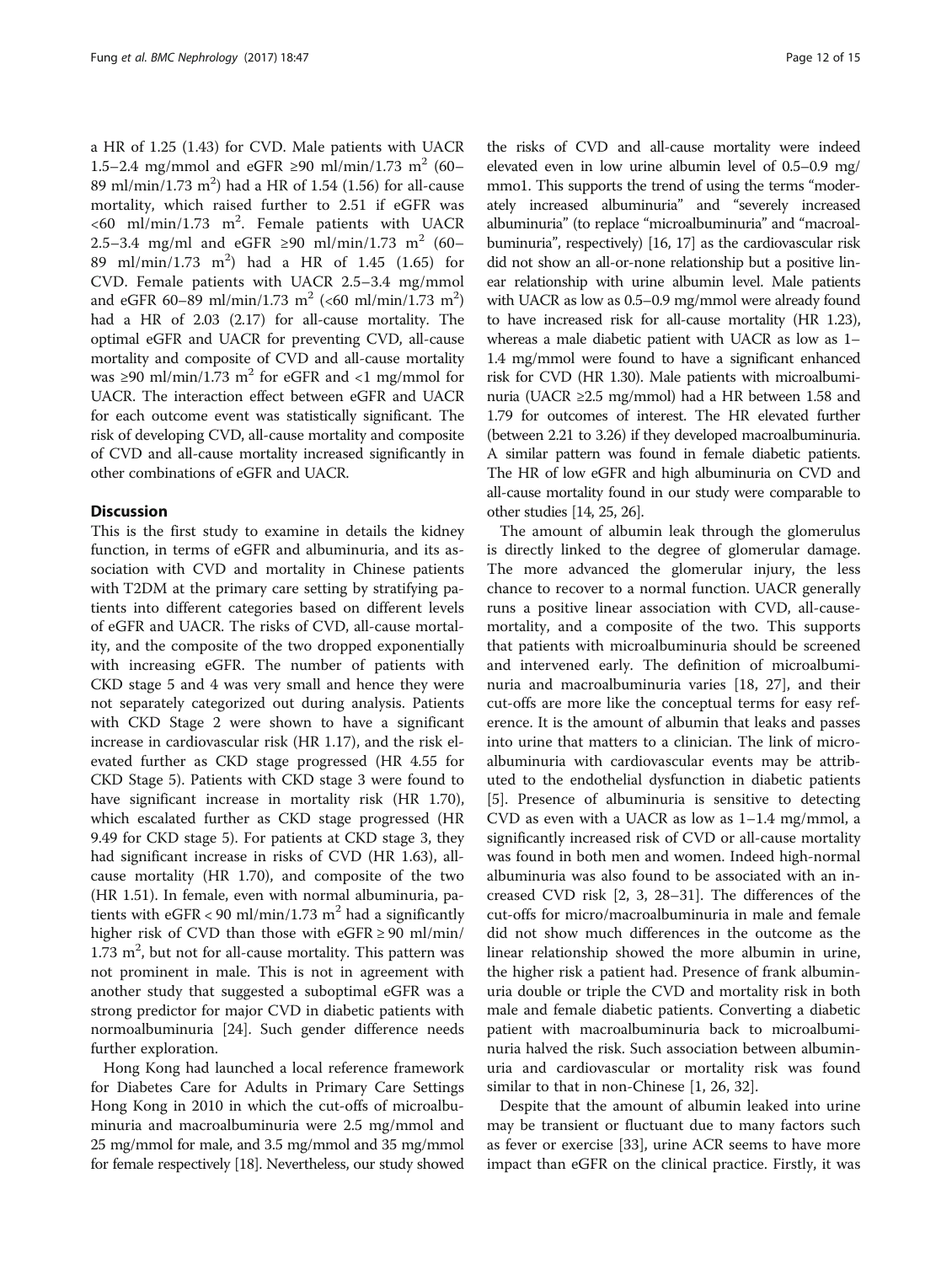theoretically reversible and modifiable. Secondly, testing for albuminuria was considered to be more informative than testing eGFR alone. After leakage through the glomerulus, albumin is not only excreted into urine, but is also reabsorbed by tubules. Hence, presence of albuminuria suggests damages in both glomerular and tubules, in contrast to worsening of eGFR where only glomerulus damage is suggested [\[34](#page-14-0)]. Thirdly, UACR but not serum creatinine was found to have a significant association with HbA1c in diabetic patients with both good and poor control of diabetes [[35\]](#page-14-0). UACR was found to have a significant positive correlation with HbA1c >8% and < 8%, but serum creatinine was only significantly associated in those with HbA1c >8% [[35](#page-14-0)]. UACR was a more specific marker for diabetic nephropathy and hence a closer relationship with DM. The analysis had suggested that "moderately increased albuminuria" over time is an important risk factor for CVD and early cardiovascular mortality [\[1, 5, 6](#page-13-0), [36](#page-14-0)–[39](#page-14-0)]. Nevertheless, various studies suggested that CKD had an independent association with cardiovascular events in diabetic patients [\[39](#page-14-0)–[41](#page-14-0)].

Albuminuria control appeared to have less significance in patients with profound renal impairment as regardless how good the UACR control in patients with decreased eGFR was, their risk of cardiovascular events and allcause mortality remained high. Tighter albuminuria control in patients with relatively preserved renal function (higher eGFR) had greater significance and positive impact on the prognosis in terms of cardiovascular risk and mortality. For patients with renal impairment with elevated serum creatinine (lower eGFR), the reduction in the amount of creatinine passed out into urine may over-estimate the UACR and it was not truly reflective of the severity of albuminuria. Although the benefit of screening UACR is comparatively less in patients with eGFR <60 ml/min/1.73 m<sup>2</sup> when compared to patients with eGFR ≥60 ml/min/1.73 m<sup>2</sup>, knowing their UACR can provide clinicians a more complete picture, particularly when the renal impairment of the patient is caused by comorbidities other than diabetic nephropathy. Our study showed that UACR based HR could be further modified according to eGFR levels, with risk progressed with stage of CKD, and thus a more patient-centred HR can be assigned to an individual patient base on the eGFR and UACR level. With the readiness of converting frank albuminuria to microalbuminuria or even normoalbuminuria, a female diabetic patient with baseline eGFR <60 ml/min/1.73 m<sup>2</sup> could have her HR of CVD decreased from 3.23 (albuminuria) to 1.99 (microalbuminuria) to further down (normoalbuminuria). Similarly, a male diabetic patient with baseline eGFR <60 ml/min/ 1.73  $m<sup>2</sup>$  could have his HR of CVD decreased from 2.71 (albuminuria) to 2.10 (microalbuminuria) to further down (normoalbuminuria). On the other hand, for patients with acceptable eGFR and started to develop mildly increased albuminuria, timely intervention like tight control of DM and the use of angiotensin-converting-enzyme inhibitors (ACEI) or angiotensin receptor blockers (ARB) can prevent or postpone the progression to moderately or severely increased albuminuria and the subsequent development of diabetic nephropathy, which in turn helps to maintain a satisfactory eGFR level. Controlling the UACR can also delay the rise of HR towards cardiovascular events and all-cause mortality, not to mention the renal complications which are not the focus of this article.

### Strengths and limitations of this study

One of the strengths of this study was that the sample size was large enough to represent the Chinese diabetic population in Hong Kong. In addition, relevant baseline covariates such as laboratory results, disease characteristics and treatment modalities were accessed through the HA's computerised administrative database which provided reliable results. Furthermore, multiple imputations were used to handle missing data to overcome bias in the results.

On the other hand, several limitations were identified. Firstly, the analysis did not consider some lifestyle interventions such as regular exercise and diet modification, which may be potential contributors to CVD risk. However, baseline covariates such as duration of T2DM, BMI, WHR, HbA1c, BP, and lipid, in some sense, can reflect the intensity of disease severity and lifestyle modification. Secondly, a positive relationship between eGFR/ UACR and risks of CVD and all-cause mortality was identified. However, this pattern of association may not be guaranteed in other Chinese populations and is subjected to temporal changes and modifications. Thirdly, the incidence of outcome events was dependent on the clinical diagnosis coding by ICPC-2 and ICD-9-CM codes and documentation in the database, which may subject to misclassification bias. Fourthly, although all the laboratories within the HA were certified, there may be possibilities of between laboratory drift regarding the results obtained from different laboratories within the HA across the whole territory. Lastly, the long-term effects of eGFR/UACR on risk of CVD and all-cause mortality are yet to be confirmed. Further longitudinal studies with a minimum follow-up period of 10 years will provide more evidence on the long-term association between eGFR/ UACR and incidence of CVD and mortality.

### Conclusions

Risks of CVD events and all-cause mortality increased exponentially with eGFR drop, while UACR showed positive predictive linear relationships, and the risks started even in Chinese T2DM patients with high-normal albuminuria. UACR-based HR was further modified according to the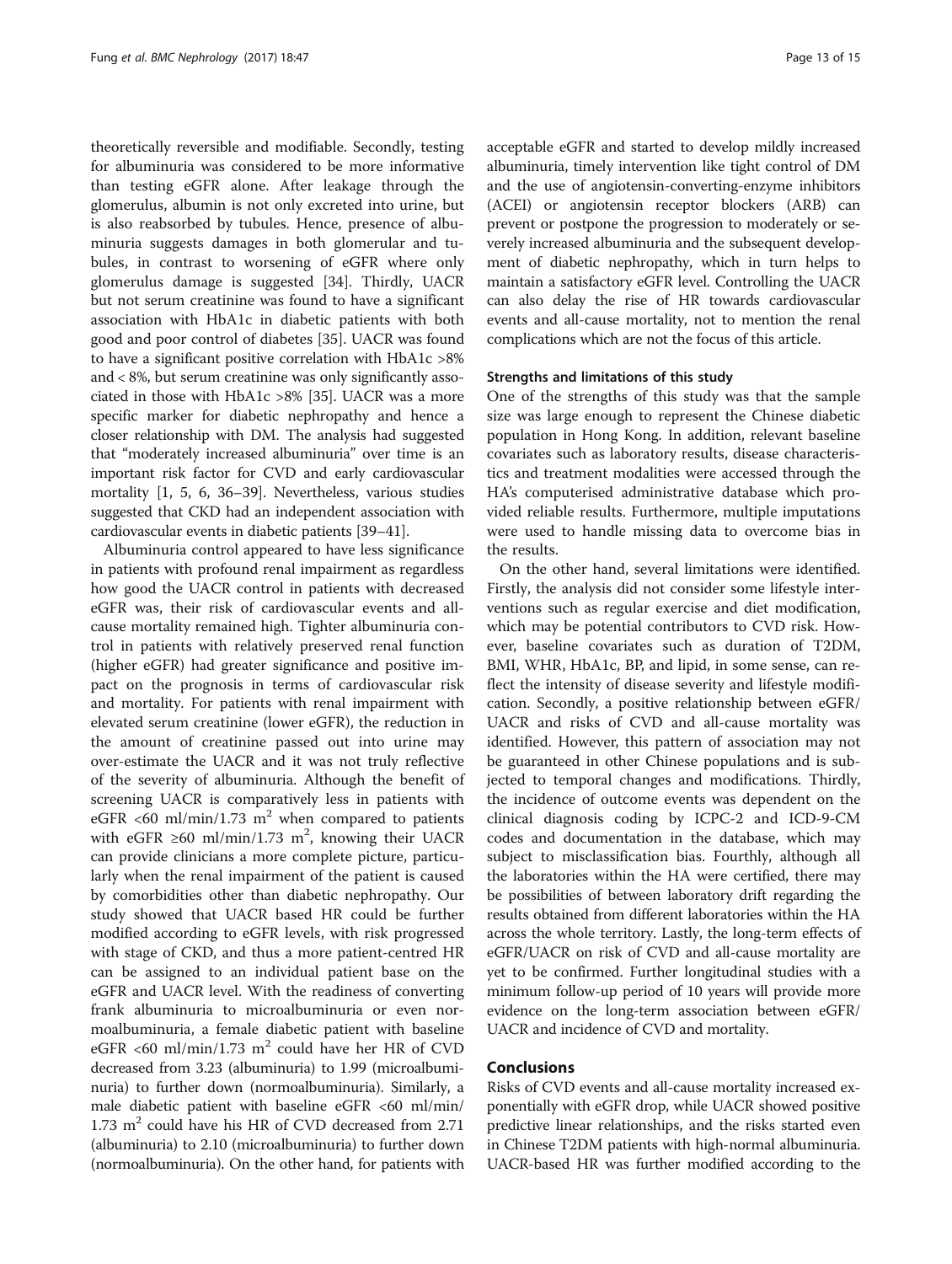<span id="page-13-0"></span>eGFR levels, with risk progressed with CKD stage. Combining eGFR and UACR level was more accurate in predicting risk of CVD and all-cause mortality. Serum creatinine (eGFR) and urinary ACR should be regularly monitored in diabetic patients. Early intervention to halt or even reverse the progression reduces the risk of CVD and all-cause mortality. The findings call for more aggressive screening and intervention of microalbuminuria in diabetic patients.

#### Abbreviations

ACEI: Angiotensin-converting enzyme inhibitors; ARB: Angiotensin receptor blockers; BMI: Body mass index; CHD: Coronary heart disease; CI: Confidence interval; CVD: Cardiovascular diseases; DBP: Diastolic blood pressure; DM: Diabetes mellitus; eGFR: Estimated glomerular filtration rate; HA: Hong Kong Hospital Authority; HbA1c: Haemoglobin A1c; HR: Hazard ratio; ICD-9- CM: International classification of diseases, ninth edition, clinical modification; ICPC-2: International classification of primary care-2; LDL-C: Low-density lipoprotein-cholesterol; SBP: Systolic blood pressure; SD: Standard deviation; T2DM: Type 2 diabetes mellitus; TC: total cholesterol; TC/HDL-C ratio: highdensity-lipoprotein cholesterol ratio; TG: triglyceride; UACR: urine albumin-tocreatinine ratio; WHR: Waist to Hip ratio

#### Acknowledgement

The authors wish to acknowledge the contributions of the multidisciplinary riskstratification based diabetes mellitus management programme team at the Hospital Authority head office, chief of service in primary care and programme coordinator in each cluster and Statistics and Workforce Planning Department at the Hong Kong Hospital Authority. We would like to thank the programme team at the Hospital Authority head office, chief of service in primary care in each cluster and the Statistics & Workforce Planning Department in the Hospital Authority Strategy and Planning Division.

#### Funding

This study has been funded by the Hong Kong Hospital Authority (Ref. no: 8011014157) and the Health and Health Services Research Fund, Food and Health Bureau, HKSAR Commissioned Research on Enhanced Primary Care Study (Ref. no EPC-HKU-2). The funders had no role in study design, data collection and analysis, decision to publish, or preparation of the manuscript.

#### Availability of data and materials

The datasets generated during and or analysed during the current study are not publicly available as the data is from patient records.

#### Authors' contributions

EW and CF wrote the manuscript and interpretation of results. EW, AC and CF researched data and contributed to statistical analysis. EW, CF and CL contributed to study design and acquisition of data. All authors reviewed/ edited the manuscript. All authors read and approved the final manuscript.

#### Competing interest

The authors declare that they have no competing interests.

#### Consent for publication

Not applicable.

#### Ethics approval and consent to participate

Ethics approval of this study was granted by the Institutional Review Board of the University of Hong Kong/Hospital Authority Hong Kong West (UW 10–369), Hong Kong East (HKEC-2010–093), Kowloon East and Kowloon Central (KC/KE-10–0210/ ER-3), Kowloon West (KW/EX/10–317 (34–04)), New Territories East (CRE–2010.543) and New Territories West clusters (NTWC/CREC/1091/12). Consent of participants was not necessary as all data were anonymous and were extracted through the computerized administrative system of the Hospital Authority.

#### Received: 12 August 2016 Accepted: 31 January 2017 Published online: 02 February 2017

#### References

- Gerstein HC, Mann JF, Yi Q, Zinman B, Dinneen SF, Hoogwerf B, et al. Albuminuria and risk of cardiovascular events, death, and heart failure in diabetic and nondiabetic individuals. JAMA. 2001;286(4):421–6.
- 2. Klausen K, Borch-Johnsen K, Feldt-Rasmussen B, Jensen G, Clausen P, Scharling H, et al. Very low levels of microalbuminuria are associated with increased risk of coronary heart disease and death independently of renal function, hypertension, and diabetes. Circulation. 2004;110(1):32–5.
- 3. Wang TJ, Evans JC, Meigs JB, Rifai N, Fox CS, D'Agostino RB, et al. Low-grade albuminuria and the risks of hypertension and blood pressure progression. Circulation. 2005;111(11):1370–6.
- 4. Mattock MB, Morrish NJ, Viberti G, Keen H, Fitzgerald AP, Jackson G. Prospective study of microalbuminuria as predictor of mortality in NIDDM. Diabetes. 1992;41(6):736–41.
- 5. Stehouwer CA, Zeldenrust G, den Ottolander GH, Hackeng W, Donker A, Nauta J. Urinary albumin excretion, cardiovascular disease, and endothelial dysfunction in non-insulin-dependent diabetes mellitus. Lancet. 1992; 340(8815):319–23.
- 6. Valmadrid CT, Klein R, Moss SE, Klein BE. The risk of cardiovascular disease mortality associated with microalbuminuria and gross proteinuria in persons with older-onset diabetes mellitus. Arch Intern Med. 2000;160(8):1093–100.
- 7. Sarnak MJ, Levey AS, Schoolwerth AC, Coresh J, Culleton B, Hamm LL, et al. Kidney disease as a risk factor for development of cardiovascular disease a statement from the American Heart Association Councils on kidney in cardiovascular disease, high blood pressure research, clinical cardiology, and epidemiology and prevention. Circulation. 2003;108(17):2154–69.
- 8. Chen J, Muntner P, Hamm LL, Jones DW, Batuman V, Fonseca V, et al. The metabolic syndrome and chronic kidney disease in US adults. Ann Intern Med. 2004;140(3):167–74.
- 9. Ix JH, Shlipak MG, Liu HH, Schiller NB, Whooley MA. Association between renal insufficiency and inducible ischemia in patients with coronary artery disease: the heart and soul study. J Am Soc Nephrol. 2003;14(12):3233–8.
- 10. Consortium CKDP. Association of estimated glomerular filtration rate and albuminuria with all-cause and cardiovascular mortality in general population cohorts: a collaborative meta-analysis. Lancet. 2010;375(9731):2073–81.
- 11. Amin AP, Whaley-Connell AT, Li S, Chen S-C, McCullough PA, Kosiborod MN, et al. The synergistic relationship between estimated GFR and microalbuminuria in predicting long-term progression to ESRD or death in patients with diabetes: results from the Kidney Early Evaluation Program (KEEP). Am J Kidney Dis. 2013;61(4):S12–23.
- 12. Wang Y, Katzmarzyk PT, Horswell R, Zhao W, Johnson J, Hu G. Kidney function and the risk of cardiovascular disease in patients with type 2 diabetes. Kidney Int. 2014;85(5):1192–9.
- 13. Soriano LC, Johansson S, Stefansson B, Rodriguez L. Cardiovascular events and all-cause mortality in a cohort of 57,946 patients with type 2 diabetes: associations with renal function and cardiovascular risk factors. Cardiovasc Diabetol. 2015;14:38.
- 14. Astor BC, Hallan SI, Miller ER, Yeung E, Coresh J. Glomerular filtration rate, albuminuria, and risk of cardiovascular and all-cause mortality in the US population. Am J Epidemiol. 2008;167(10):1226–34.
- 15. Fung CS, Chin WY, Dai DS, Kwok RL, Tsui EL, Wan YF, et al. Evaluation of the quality of care of a multi-disciplinary risk factor assessment and management programme (RAMP) for diabetic patients. BMC Fam Pract. 2012;13(1):116.
- 16. Eknoyan G, Lameire N, Eckardt K, Kasiske B, Wheeler D, Levin A, et al. KDIGO 2012 clinical practice guideline for the evaluation and management of chronic kidney disease. Kidney Int. 2013;3:5–14.
- 17. Stevens PE, Levin A. Evaluation and management of chronic kidney disease: synopsis of the kidney disease: improving global outcomes 2012 clinical practice guideline. Ann Intern Med. 2013;158(11):825–30.
- 18. Food and Health Bureau HKSAR. Hong Kong Reference Framework for Diabetes Care for Adults in Primary Care Settings Hong Kong2010 [Available from: [http://](http://www.pco.gov.hk/english/resource/professionals_diabetes_pdf.html) [www.pco.gov.hk/english/resource/professionals\\_diabetes\\_pdf.html.](http://www.pco.gov.hk/english/resource/professionals_diabetes_pdf.html)
- 19. Ma Y-C, Zuo L, Chen J-H, Luo Q, Yu X-Q, Li Y, et al. Modified glomerular filtration rate estimating equation for Chinese patients with chronic kidney disease. J Am Soc Nephrol. 2006;17(10):2937–44.
- 20. Royston P. Multiple imputation of missing values. Stata J. 2004;4:227–41.
- 21. Rubin DB. Multiple imputation for nonresponse in surveys. United States of America: John Wiley & Sons; 2004.
- 22. Van Buuren S, Boshuizen HC, Knook DL. Multiple imputation of missing blood pressure covariates in survival analysis. Stat Med. 1999;18(6):681–94.